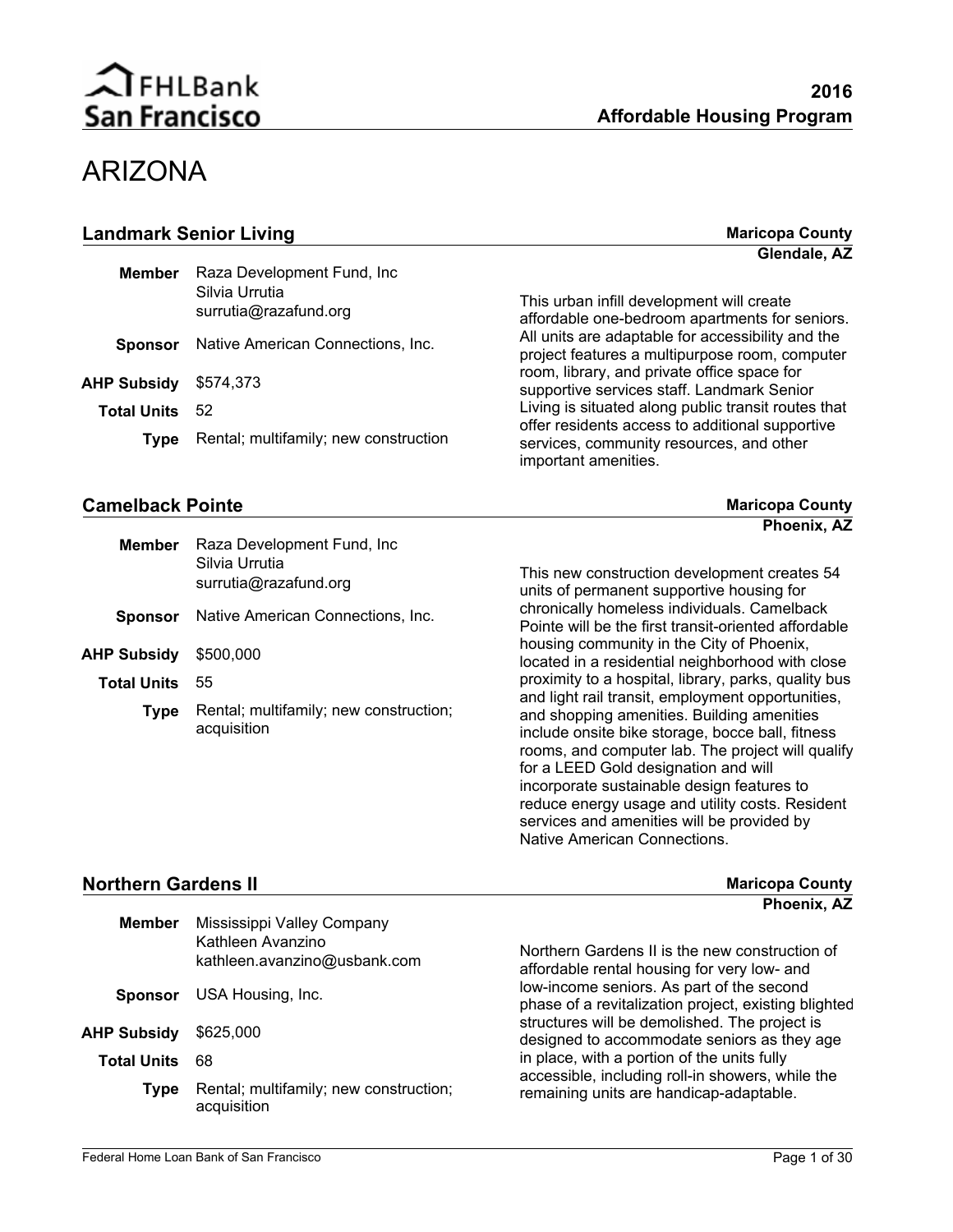

in sweat lodges and a healing garden.

## Patina Wellness Center **Maricopa County Maricopa County**

| <b>Maricopa County</b> |  |
|------------------------|--|
| Phoenix, AZ            |  |

| <b>Member</b>      | Raza Development Fund, Inc              |                                                                                                                                                |
|--------------------|-----------------------------------------|------------------------------------------------------------------------------------------------------------------------------------------------|
|                    | Silvia Urrutia<br>surrutia@razafund.org | This project creates supportive housing for<br>special needs adults and families. Residents will                                               |
| <b>Sponsor</b>     | Native American Connections, Inc.       | have access to integrated medical care and<br>traditional healing, along with support services                                                 |
| <b>AHP Subsidy</b> | \$300,000                               | for dependent children and extended family<br>members. Onsite amenities include childcare                                                      |
| <b>Total Units</b> | - 63                                    | space, a commercial kitchen, a library and                                                                                                     |
| <b>Type</b>        | Rental; multifamily; new construction   | computer center, art and exercise rooms,<br>counseling rooms, and a public meeting space.<br>Exterior space will allow for cultural ceremonies |

### **TOKA Homes I Pickets**

| <b>TOKA Homes I</b> |                                                                            | <b>Pima County</b>                                                                                                                                                                    |
|---------------------|----------------------------------------------------------------------------|---------------------------------------------------------------------------------------------------------------------------------------------------------------------------------------|
| <b>Member</b>       | Bank of the West<br>Steven Ng<br>steven.ng@bankofthewest.com               | Sells, AZ<br>This project will rehabilitate 40 two-, three-,<br>four-, and five-bedroom single-family homes on                                                                        |
| <b>Sponsor</b>      | Tohono O'odham Ki: Ki Association                                          | the Tohono O'odham Nation Reservation and<br>includes construction of a new community                                                                                                 |
| <b>AHP Subsidy</b>  | \$400,000                                                                  | building. Renovations of the houses, built in<br>1974, will include installing energy-efficient                                                                                       |
| <b>Total Units</b>  | 40                                                                         | mechanical systems, replacing doors and                                                                                                                                               |
| <b>Type</b>         | Rental; single-family; new construction and<br>rehabilitation; acquisition | windows, and updating finishes and fixtures<br>throughout. Rental assistance will be available<br>from the sponsor and residents will have access<br>to financial literacy education. |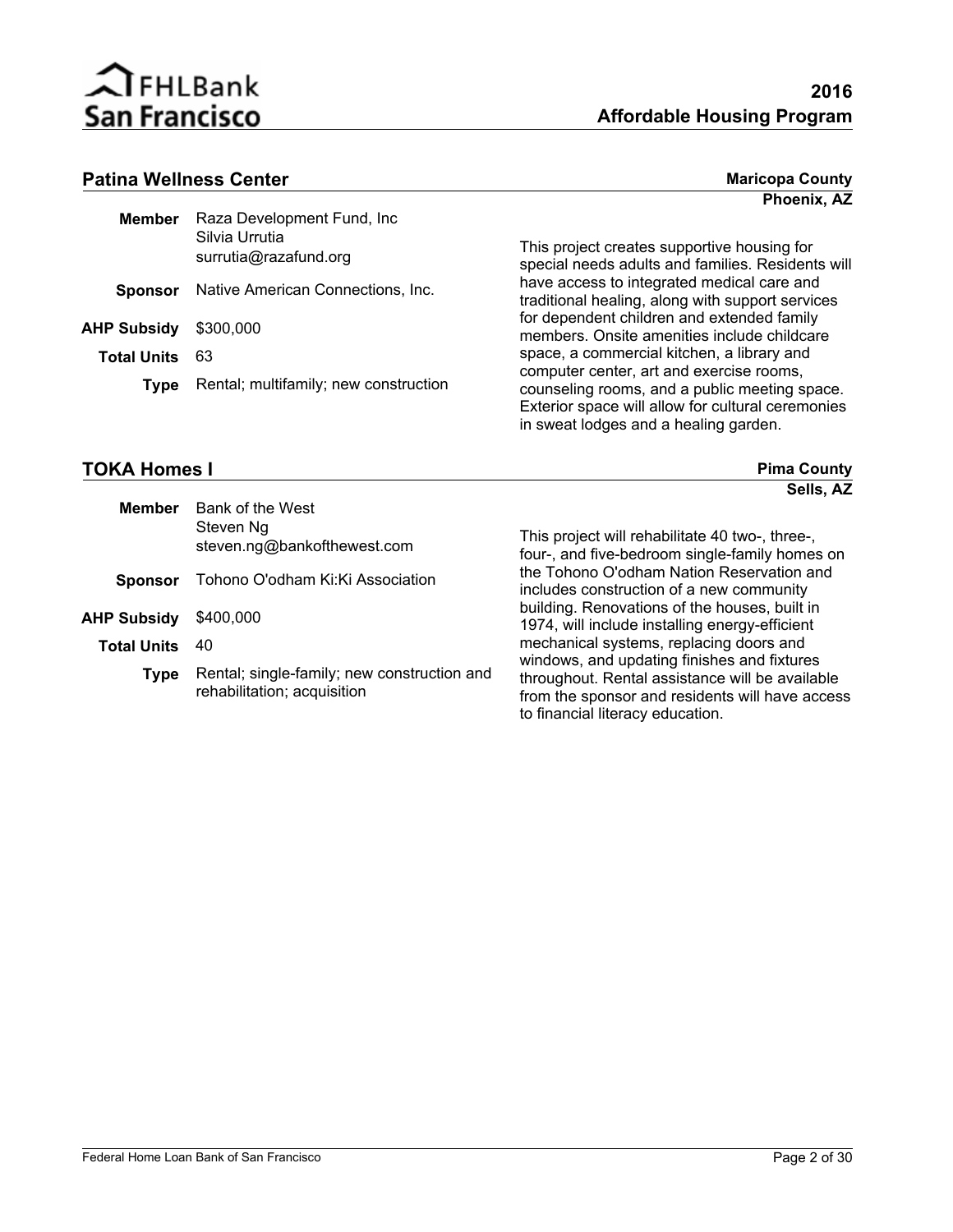

## **CALIFORNIA**

| <b>Empyrean Towers &amp; Harrison Hotel</b> |                                          | <b>Alameda County</b>                                                                            |
|---------------------------------------------|------------------------------------------|--------------------------------------------------------------------------------------------------|
|                                             |                                          | Oakland, CA                                                                                      |
| <b>Member</b>                               | Bank of the West                         |                                                                                                  |
|                                             | Steven Ng<br>steven.ng@bankofthewest.com | The project will rehabilitate two SRO buildings,<br>Harrison Hotel and Empyrean Towers, to serve |

| Sponsor                        | <b>Resources for Community Development</b>                     | low-income, homeless, and special needs<br>individuals and small households in downtown      |
|--------------------------------|----------------------------------------------------------------|----------------------------------------------------------------------------------------------|
| <b>AHP Subsidy</b> \$1,450,000 |                                                                | Oakland. The project will preserve and<br>substantially renovate the two historic buildings, |
| <b>Total Units</b>             | 147                                                            | and eliminate a long-standing nuisance for the<br>neighborhood and city.                     |
| Tvpe                           | Rental; multifamily; rehabilitation;<br>acquisition; mixed use |                                                                                              |

#### **Fruitvale Transit Village II-A Alameda County Alameda County**

## **Oakland, CA**

| <b>Member</b>      | Wells Fargo Financial National Bank<br>Patricia Parina<br>patricia.b.parina@wellsfargo.com | Proposed project is for 94-unit family apartment<br>building with 92 affordable units and 1 manager |
|--------------------|--------------------------------------------------------------------------------------------|-----------------------------------------------------------------------------------------------------|
| <b>Sponsor</b>     | East Bay Asian Local Development<br>Corporation                                            | unit and 1 market rate unit.                                                                        |
| <b>AHP Subsidy</b> | \$920,000                                                                                  |                                                                                                     |
| <b>Total Units</b> | -94                                                                                        |                                                                                                     |
| <b>Type</b>        | Rental; multifamily; new construction                                                      |                                                                                                     |

### **Kottinger Gardens Phase 1 Alameda County**

|                    |                                                                       | $\cdots$                                                                                             |
|--------------------|-----------------------------------------------------------------------|------------------------------------------------------------------------------------------------------|
| <b>Member</b>      | <b>MUFG Union Bank, NA</b><br>Will Song<br>william.song@unionbank.com | This project is the demolition and expansion of<br>the existing Kottinger Place property in the City |
| <b>Sponsor</b>     | MidPen Housing Corp.                                                  | of Pleasanton. There will be 127 one-bedroom<br>and 4 two-bedroom units, one of which will be a      |
| <b>AHP Subsidy</b> | \$1,765,846                                                           | manager unit.                                                                                        |
| <b>Total Units</b> | 131                                                                   |                                                                                                      |
| Tvpe               | Rental; multifamily; new construction                                 |                                                                                                      |

## **Pleasanton, CA**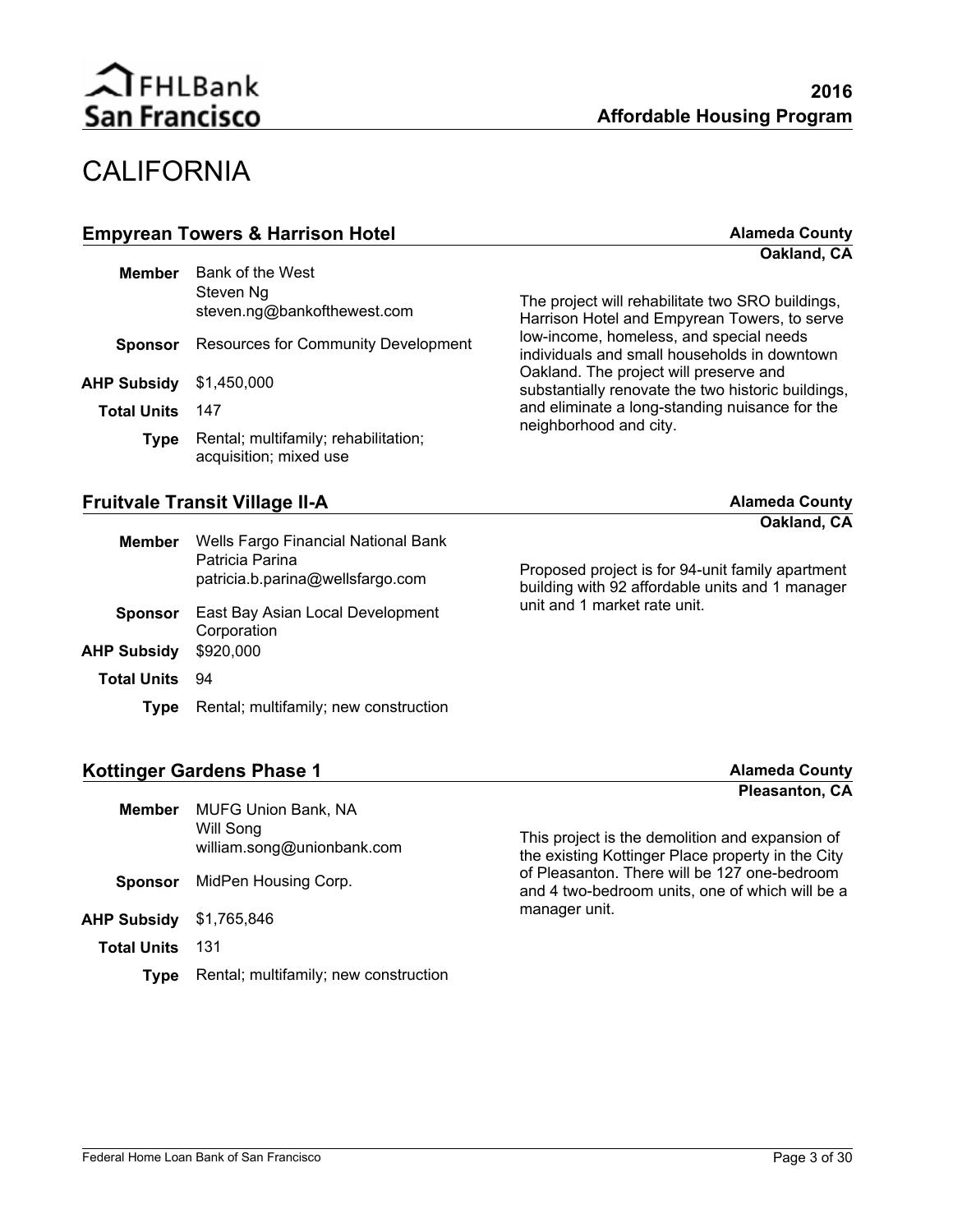

**Pleasanton, CA**

#### **Kottinger Gardens Phase 2 Alameda County Alameda County**

| Member                | <b>MUFG Union Bank, NA</b><br>Will Song<br>william.song@unionbank.com |
|-----------------------|-----------------------------------------------------------------------|
|                       | <b>Sponsor</b> MidPen Housing Corp.                                   |
| AHP Subsidy \$800,000 |                                                                       |
| <b>Total Units</b>    | -54                                                                   |
| <b>Type</b>           | Rental; multifamily; new construction                                 |
|                       |                                                                       |

This project will produce 54 new affordable apartments for seniors earning 60% of area median income or below, replacing 40 existing units at the site. Residents will have access to an onsite resident services coordinator, a community room, fitness room, and computer area. Design for the development incorporates feedback from existing residents, and each unit includes ample storage, a private patio, and accessibility features to help residents live independently as they age in place.

#### **Varley Place Amador County Amador County Amador County**

|                    |                                                                       | Jackson, CA                                                                                       |
|--------------------|-----------------------------------------------------------------------|---------------------------------------------------------------------------------------------------|
| <b>Member</b>      | <b>MUFG Union Bank, NA</b><br>Will Song<br>william.song@unionbank.com | Varley Place will create permanent supportive<br>housing for homeless veterans and their families |
| <b>Sponsor</b>     | Amador-Tuolumne Community Action Agency                               | in rural Northern California. In addition to onsite<br>case management services, residents will   |
| AHP Subsidy        | \$120,000                                                             | benefit from employment and career counseling<br>and financial literacy education.                |
| <b>Total Units</b> | 12                                                                    |                                                                                                   |
| Type               | Rental; multifamily; new construction and<br>rehabilitation           |                                                                                                   |

#### **Idaho Apartments and Church Lane Apartments Contra Costa County**

| Member                | New Resource Bank<br><b>Bill Peterson</b><br>bpeterson@newresourcebank.com |
|-----------------------|----------------------------------------------------------------------------|
|                       | <b>Sponsor</b> Resources for Community Development                         |
| AHP Subsidy \$490,000 |                                                                            |
| <b>Total Units</b> 51 |                                                                            |
| <b>Type</b>           | Rental; multifamily; rehabilitation                                        |

The scattered site rehabilitation of the Idaho Apartments and Church Lane Apartments will consist of the preservation of 51 affordable apartments located on two sites in El Cerrito and San Pablo, CA. Idaho Apartments is on San Pablo Avenue and the Church Lane Apartments are just off of San Pablo. Each project has close proximity to neighborhood and community amenities, including parks, schools, shopping, and ample bus service. The Idaho Apartments include 28 studio units providing supportive housing for homeless households, plus one manager's unit. The Church Lane site provides 22 units of housing for large families.

**El Cerrito / San Pablo, CA**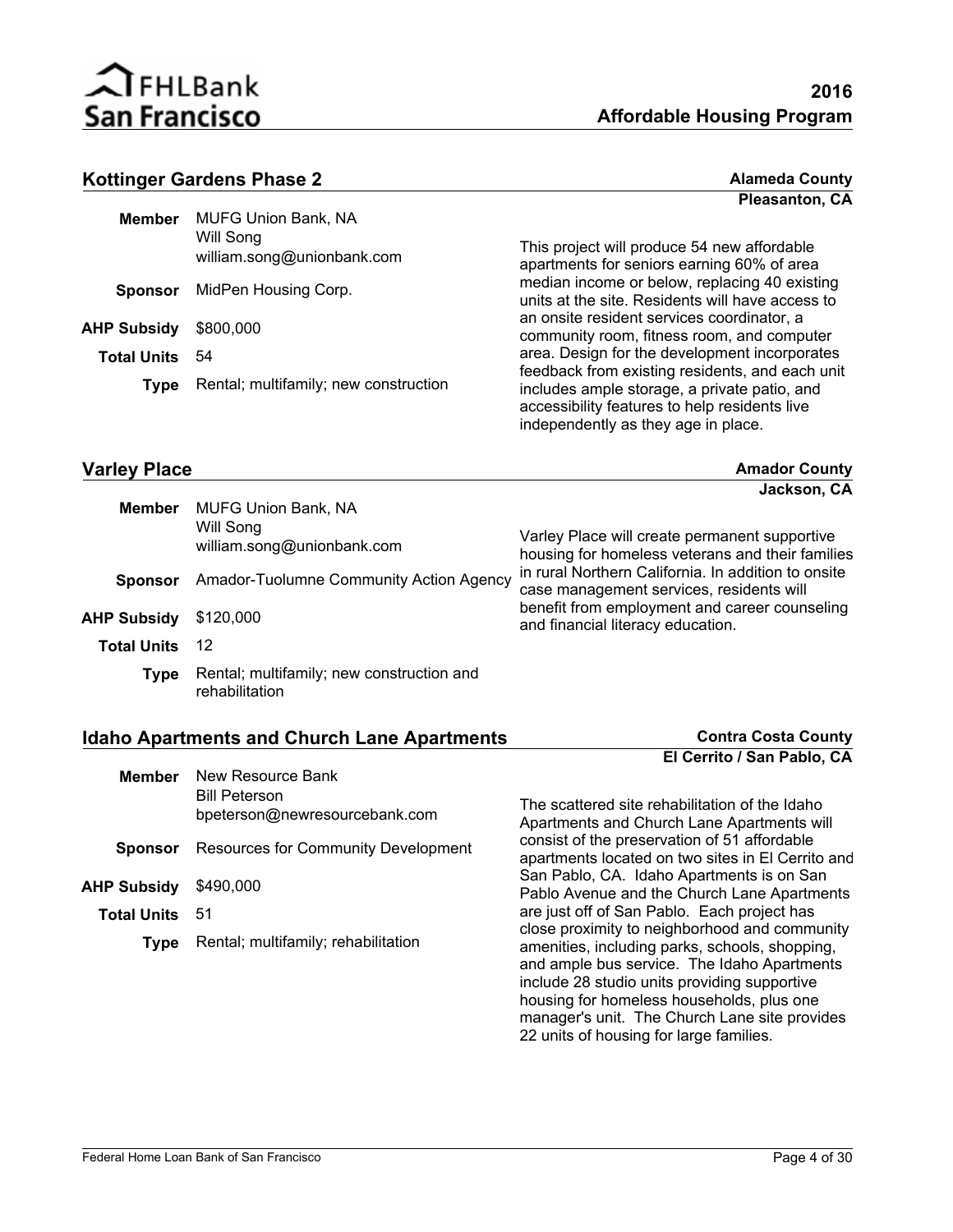

| Muir Ridge - Heron and/or Ranchita Lanes |                                                                    | <b>Contra Costa County</b>                                                                      |
|------------------------------------------|--------------------------------------------------------------------|-------------------------------------------------------------------------------------------------|
|                                          |                                                                    | <b>Martinez, CA</b>                                                                             |
| <b>Member</b>                            | Meriwest Credit Union<br>Jill Popolizio<br>jpopolizio@meriwest.com | The project will construct new affordable<br>single-family homes for low-income first-time      |
| <b>Sponsor</b>                           | Habitat for Humanity - East Bay/Silicon Valley                     | homebuyers using the self-help sweat equity<br>model. All homes will incorporate green building |
| <b>AHP Subsidy</b>                       | \$35,000                                                           | features, addressing water efficiency, resource<br>conservation, and indoor air quality.        |
| <b>Total Units</b>                       | $\overline{2}$                                                     |                                                                                                 |
| Type                                     | Ownership; single-family; new construction;<br>self-help           |                                                                                                 |

### **Miraflores Senior Apartments Contra Costa County**

**Richmond, CA**

| <b>Member</b>      | <b>MUFG Union Bank, NA</b>              |                                                                                                 |
|--------------------|-----------------------------------------|-------------------------------------------------------------------------------------------------|
|                    | Will Song<br>william.song@unionbank.com | This project will construct new affordable<br>housing for extremely low- to very low-income     |
| <b>Sponsor</b>     | Eden Housing, Inc.                      | seniors. Onsite amenities will include a<br>community room with kitchen, computer lab with      |
| <b>AHP Subsidy</b> | \$790,000                               | internet, and exercise room. All residents will<br>share a protected green space in the form of |
| Total Units        | 80                                      | two large central courtyards with walkways,                                                     |
| <b>Type</b>        | Rental; multifamily; new construction   | sitting areas, community gardens, and a picnic<br>area.                                         |

### **Riviera Family Apartments Contra Costa County**

|                    |                                            | <b>Walnut Creek, CA</b>                                                                           |
|--------------------|--------------------------------------------|---------------------------------------------------------------------------------------------------|
| <b>Member</b>      | <b>MUFG Union Bank, NA</b>                 |                                                                                                   |
|                    | Will Song                                  |                                                                                                   |
|                    | william.song@unionbank.com                 | Riviera Family Apartments will consist of 58 new<br>apartments on two sites in downtown Walnut    |
| <b>Sponsor</b>     | <b>Resources for Community Development</b> | Creek. Targeted to low-income individuals and<br>families, the project is located in an area that |
| <b>AHP Subsidy</b> | \$570,000                                  | offers easy access to public transit, jobs, and<br>quality public schools. The developers of this |
| <b>Total Units</b> | 58                                         | project intend for it to be a model of                                                            |
|                    |                                            | well-executed green design, and will use Riviera                                                  |
| <b>Type</b>        | Rental; multifamily; new construction      | Family Apartments to promote sustainable                                                          |
|                    |                                            | development through resident engagement and                                                       |
|                    |                                            | public tours.                                                                                     |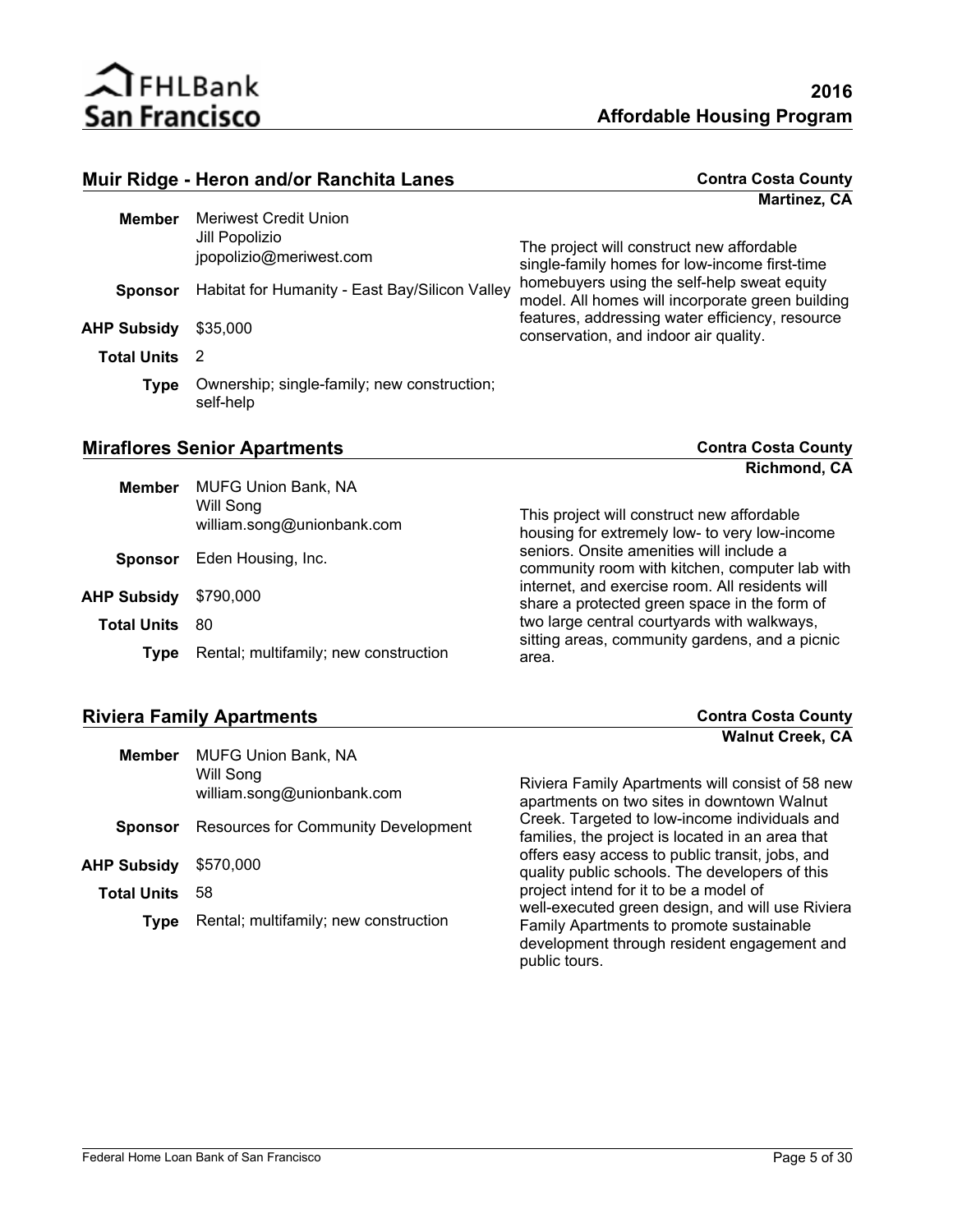

**Fowler, CA**

**Sanger, CA**

#### **Magill Terrace Fresno County**

| Member                | Mississippi Valley Company<br>Kathleen Avanzino<br>kathleen.avanzino@usbank.com |
|-----------------------|---------------------------------------------------------------------------------|
|                       | <b>Sponsor</b> Housing Authority of Fresno County                               |
| AHP Subsidy \$590,000 |                                                                                 |
| <b>Total Units</b>    | 60                                                                              |
| <b>Type</b>           | Rental; multifamily; new construction                                           |

The project is the demolition of existing public housing and new construction of affordable rental housing for extremely low-, very low-, and low-income large families in rural Fresno County. Magill Terrace will feature a community room, large community spaces, outdoor play spaces for children, and shaded picnic areas.

#### **Memorial Village County County Fresno County**

**AHP Subsidy**

| <b>Member</b>     | Mississippi Valley Company<br>Kathleen Avanzino<br>kathleen.avanzino@usbank.com | The project is the demolition of existing public<br>housing and new construction of replacement |
|-------------------|---------------------------------------------------------------------------------|-------------------------------------------------------------------------------------------------|
| <b>Sponsor</b>    | Housing Authority of Fresno County                                              | affordable rental housing for extremely low-,<br>very low-, and low-income families. Unit sizes |
| <b>IP Subsidy</b> | \$540,000                                                                       | range from one bedroom to four bedrooms. The<br>community space, outdoor play area, and picnic  |
| Total Units       | 55                                                                              | areas will be tailored to a tenant population                                                   |
| Tvpe              | Rental; multifamily; new construction                                           | consisting of large families.                                                                   |

#### **Eureka Men's Center Humboldt County**

| <b>Member</b>      | Redwood Capital Bank<br>Dan Haskins<br>dhaskins@rdwo.com    | This project will rehabilitate the sponsor's<br>existing building to provide emergency shelter                                                       |
|--------------------|-------------------------------------------------------------|------------------------------------------------------------------------------------------------------------------------------------------------------|
| <b>Sponsor</b>     | Eureka Rescue Mission                                       | and transitional housing for the formerly<br>homeless. Renovations will include accessibility                                                        |
| AHP Subsidy        | \$1,110,000                                                 | upgrades and updates to plumbing, mechanical,<br>and electrical systems. A new building will also                                                    |
| <b>Total Units</b> | 100                                                         | be constructed to house a commercial kitchen,                                                                                                        |
| Type               | Rental; multifamily; new construction and<br>rehabilitation | dining space, and management offices.<br>Residents will have access to onsite financial<br>literacy education and workforce development<br>training. |
|                    |                                                             |                                                                                                                                                      |

## **Eureka, CA**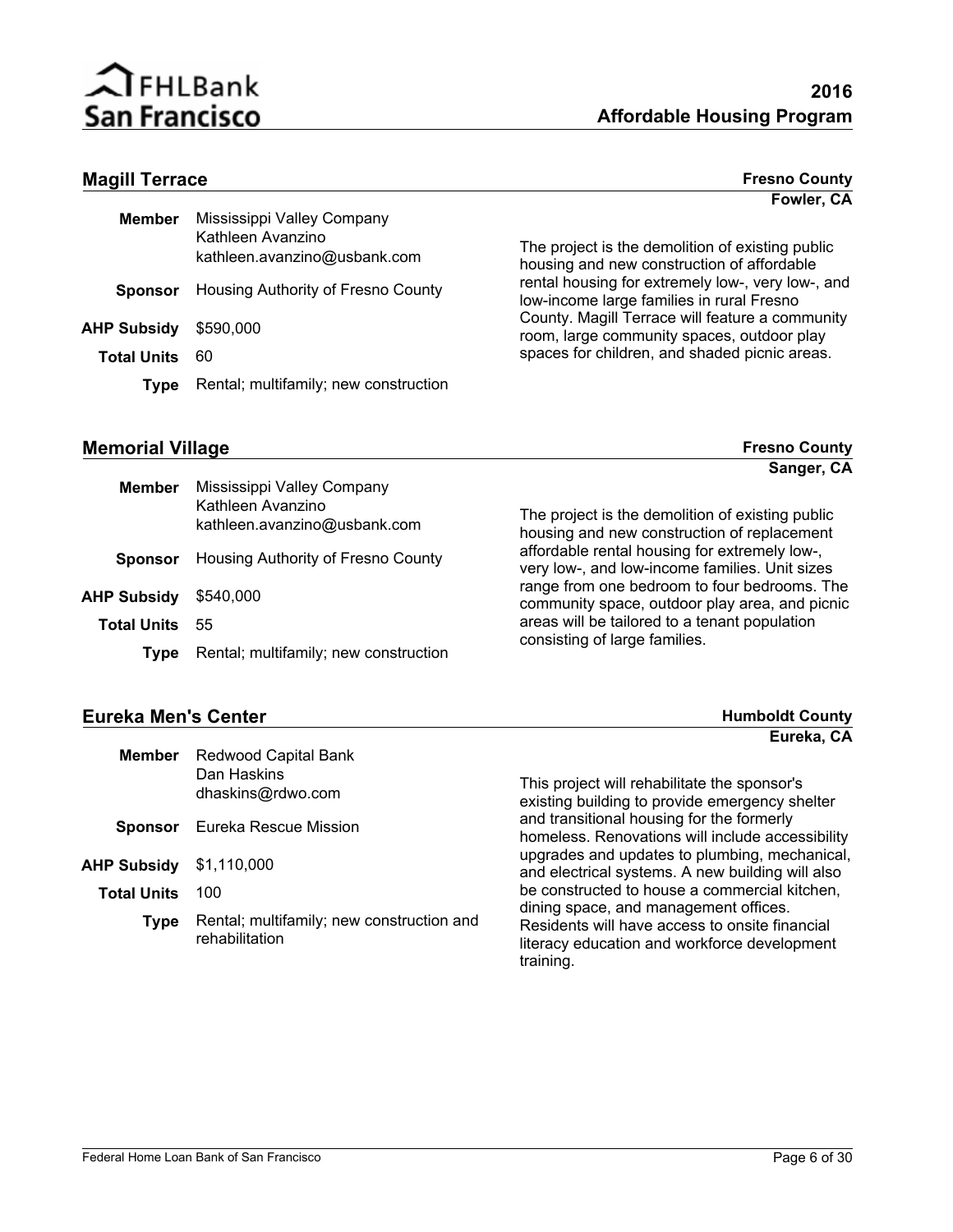

#### **Palo Verde Apartments Los Angeles County**

| Member             | City National Bank<br>Wendy Jacquemin<br>wendy.jacquemin@cnb.com |
|--------------------|------------------------------------------------------------------|
|                    | <b>Sponsor</b> Hollywood Community Housing Corp.                 |
| AHP Subsidy        | \$480,000                                                        |
| <b>Total Units</b> | 49                                                               |
| <b>Type</b>        | Rental; multifamily; new construction;<br>acquisition            |

This project will create 49 new units of housing targeted to homeless and low-income households in El Monte. It is the first development to use the City's new Mixed Multi-Use Zone, which encourages higher densities along commercial corridors and includes permanent supportive housing as one of its allowed uses. Twenty-five units will be reserved for homeless veteran households. Comprehensive supportive services will be available to help residents maintain their independence.

#### **Huntington Square Apartments Los Angeles County**

**Huntington Park, CA**

**El Monte, CA**

| <b>Member</b>      | Mississippi Valley Company<br>Kathleen Avanzino<br>kathleen.avanzino@usbank.com | Huntington Square Apartments is a mixed-use<br>project that will provide permanent supportive                                                                                                                                                                                                                                                                                                       |
|--------------------|---------------------------------------------------------------------------------|-----------------------------------------------------------------------------------------------------------------------------------------------------------------------------------------------------------------------------------------------------------------------------------------------------------------------------------------------------------------------------------------------------|
| <b>Sponsor</b>     | A Community of Friends                                                          | housing for homeless Transitional-Age Youth,<br>integrated with apartments for low-income                                                                                                                                                                                                                                                                                                           |
| AHP Subsidy        | \$540,000                                                                       | families and homeless households. The<br>commercial space will house a food service                                                                                                                                                                                                                                                                                                                 |
| <b>Total Units</b> | 55                                                                              | business to provide workforce training.                                                                                                                                                                                                                                                                                                                                                             |
| <b>Type</b>        | Rental; multifamily; new construction; mixed<br>use                             | Amenities include a community room, courtyard,<br>community gardens, computer lab, playground,<br>and onsite resident services offices. The project<br>aims for LEED Gold certification, and features<br>solar panels on the roof, low flow toilets and<br>plumbing fixtures, environmentally friendly<br>building materials, cool roof, Energy Star<br>appliances, and efficient lighting systems. |

**Beacon Place Los Angeles County Long Beach, CA**

| <b>Member</b>      | <b>City National Bank</b><br>Wendy Jacquemin<br>wendy.jacquemin@cnb.com | Beacon Place is a transit-oriented development<br>that creates affordable housing for homeless |
|--------------------|-------------------------------------------------------------------------|------------------------------------------------------------------------------------------------|
| <b>Sponsor</b>     | Century Affordable Development, Inc.                                    | veterans. The building will be designed to<br>achieve a LEED Gold rating, and residents will   |
| <b>AHP Subsidy</b> | \$760,000                                                               | benefit from life-enriching services and<br>amenities, including a community room with a       |
| <b>Total Units</b> | -39                                                                     | TV lounge, kitchen, and media room,<br>courtyards, and a deck with a clubhouse and             |
| Type               | Rental; multifamily; new construction                                   | barbeques.                                                                                     |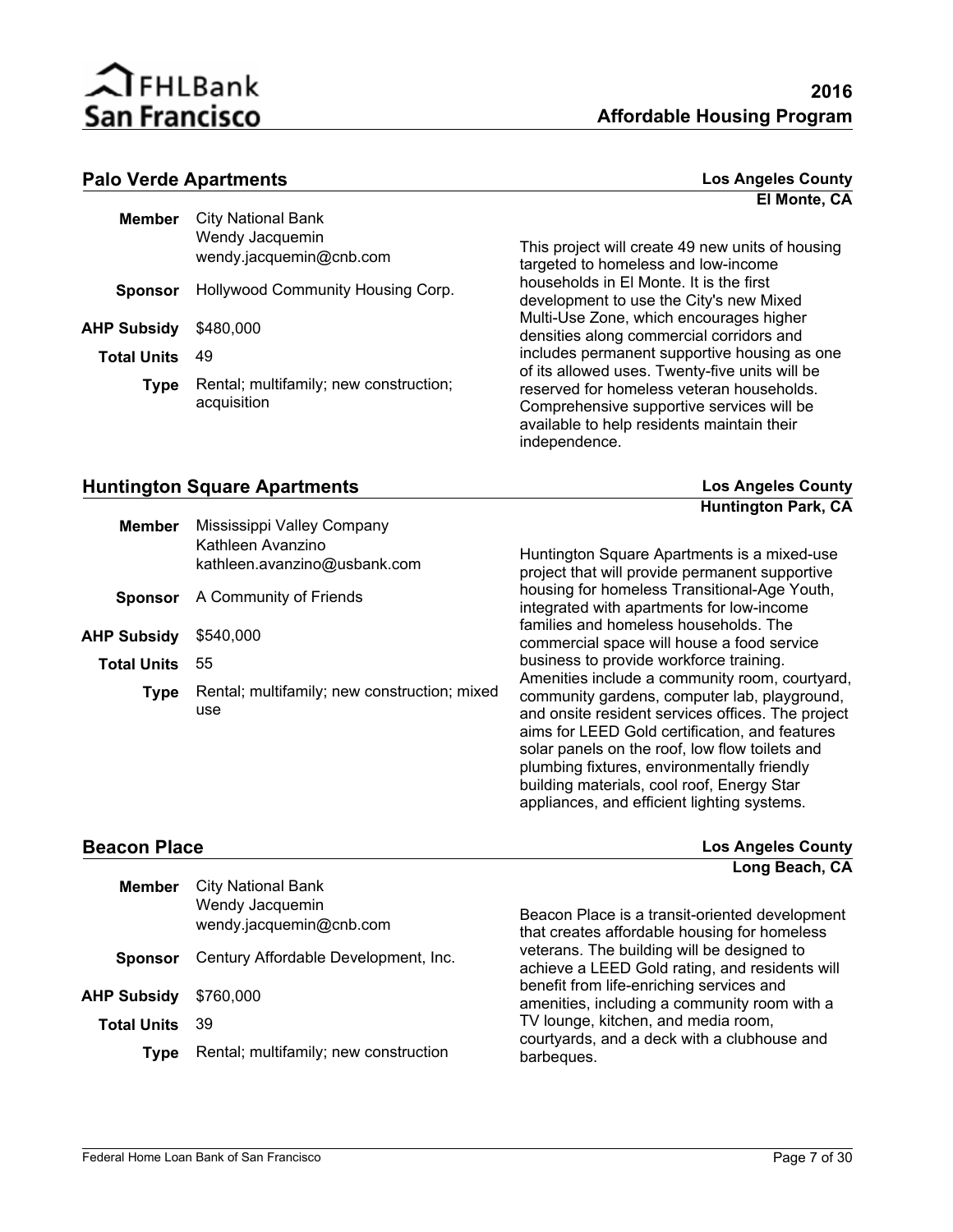

#### **Beacon Pointe Los Angeles County Long Beach, CA**

| <b>Member</b>      | <b>City National Bank</b>                           |                                                                                                                           |
|--------------------|-----------------------------------------------------|---------------------------------------------------------------------------------------------------------------------------|
|                    | Wendy Jacquemin<br>wendy.jacquemin@cnb.com          | Beacon Pointe is a mixed-use, transit-oriented<br>development that will create affordable housing                         |
| <b>Sponsor</b>     | Century Affordable Development, Inc.                | for low-income seniors in Downtown Long<br>Beach. The building is designed to achieve a                                   |
| <b>AHP Subsidy</b> | \$1,500,000                                         | LEED Gold rating and will include a large<br>community room with a TV lounge and kitchen,                                 |
| <b>Total Units</b> | 121                                                 | media room, spa, gym, and several courtyards<br>with seating areas and barbecues. The ground                              |
| Type               | Rental; multifamily; new construction; mixed<br>use | floor will have 6,184 square feet of commercial<br>space leased to retail businesses and public<br>service organizations. |

#### **Coronel Apartments Los Angeles County**

**Los Angeles, CA**

| <b>Member</b>      | Bank of the West<br>Steven Ng                                            |                                                                                                                                                             |
|--------------------|--------------------------------------------------------------------------|-------------------------------------------------------------------------------------------------------------------------------------------------------------|
|                    | steven.ng@bankofthewest.com                                              | Coronel Apartments is a new construction<br>project consisting of 54 units in a four-story                                                                  |
| <b>Sponsor</b>     | Hollywood Community Housing Corp.                                        | development serving targeted to low-income<br>households earning at or below 60% of area                                                                    |
| <b>AHP Subsidy</b> | \$530,000                                                                | median income (AMI) in Los Angeles. Coronel<br>Apartments will offer residents a range of                                                                   |
| <b>Total Units</b> | 54                                                                       | amenities, including community spaces                                                                                                                       |
| Type               | Rental; multifamily; new construction and<br>rehabilitation; acquisition | designed to enhance social interaction and<br>promote community building among tenants and<br>the greater neighborhood, and foster "pride of<br>ownership". |

### **Flor 401 Lofts**

| <b>Los Angeles County</b> |
|---------------------------|
| Los Angeles, CA           |

| <b>Member</b>      | Mississippi Valley Company<br>Kathleen Avanzino<br>kathleen.avanzino@usbank.com | The project will add 99 units to a very densely<br>populated urban community to create affordable                                                                                                                                                                                                                                                                                                                               |
|--------------------|---------------------------------------------------------------------------------|---------------------------------------------------------------------------------------------------------------------------------------------------------------------------------------------------------------------------------------------------------------------------------------------------------------------------------------------------------------------------------------------------------------------------------|
| <b>Sponsor</b>     | <b>Skid Row Housing Trust</b>                                                   | housing for very low-income homeless<br>individuals and people with physical and                                                                                                                                                                                                                                                                                                                                                |
| <b>AHP Subsidy</b> | \$2,000,000                                                                     | developmental disabilities. Through integrative<br>design, an existing industrial warehouse will be                                                                                                                                                                                                                                                                                                                             |
| <b>Total Units</b> | 99                                                                              | adaptively reused as a ground floor, while an<br>additional five stories will be added above. The                                                                                                                                                                                                                                                                                                                               |
| <b>Type</b>        | Rental; multifamily; new construction;<br>acquisition                           | building will be designed for LEED Platinum<br>certification, featuring solar panels and<br>promoting net zero energy consumption.<br>Amenities include onsite parking, a property<br>management office, a computer lab, a<br>community kitchen and lounge, an open<br>courtyard, and an outdoor roof lounge. Onsite<br>supportive services, including case<br>management and group therapy, will be<br>available to residents. |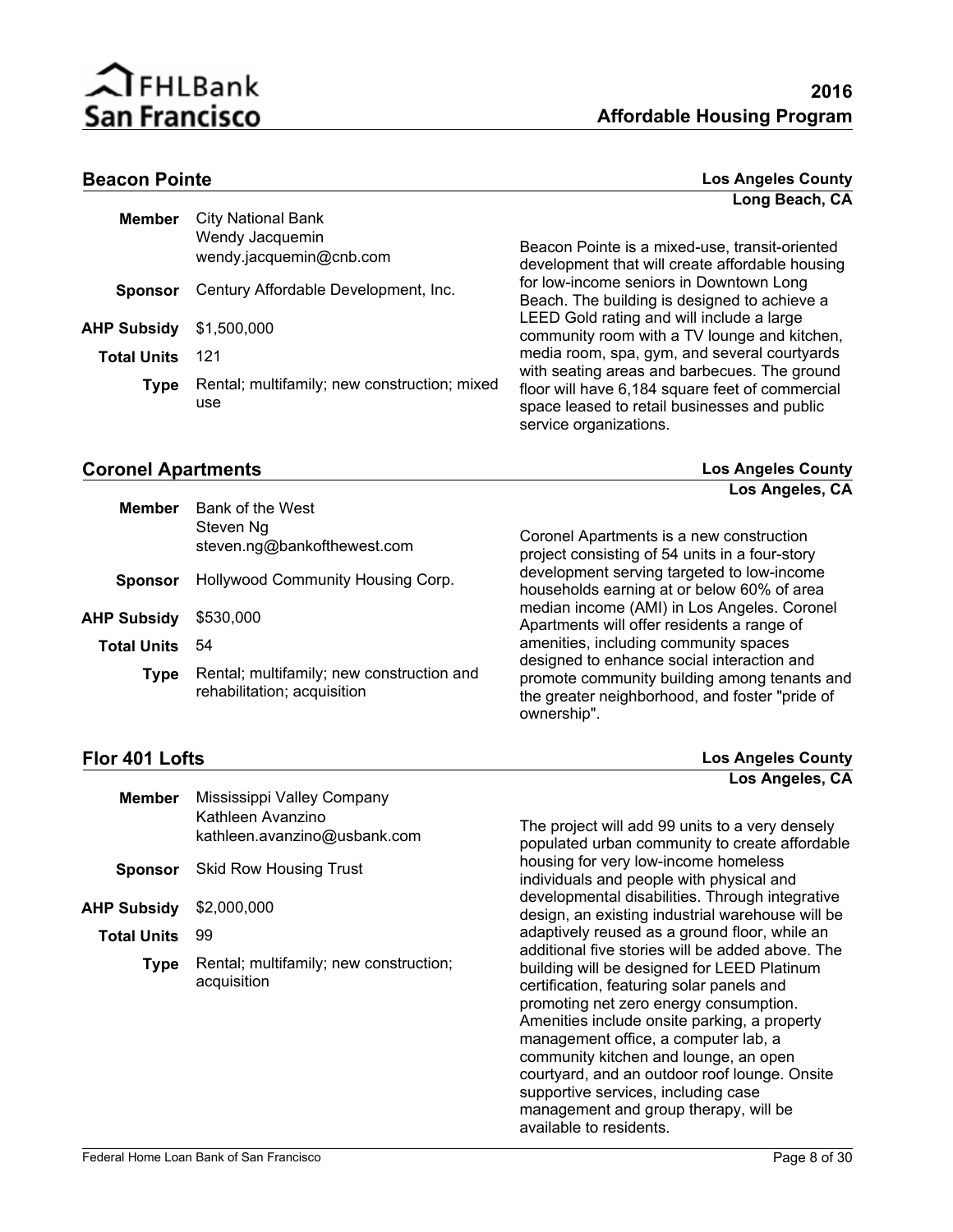

#### **Metro @ Western Los Angeles County**

| Member                | <b>City National Bank</b><br>Wendy Jacquemin<br>wendy.jacquemin@cnb.com |
|-----------------------|-------------------------------------------------------------------------|
| Sponsor               | Western Community Housing, Inc.                                         |
| AHP Subsidy \$480,000 |                                                                         |
| <b>Total Units</b>    | 33                                                                      |
| <b>Type</b>           | Rental; multifamily; new construction                                   |

**Los Angeles, CA**

Metro @ Western is an affordable housing development that will serve families and chronically homeless veterans. The project will consist of a four-story building with 33 units, with 16 units dedicated to homeless veterans. The homeless unit rents will be subsidized through HUD Veteran Affairs Supportive Housing vouchers and Section 8. The project will have 1,600 square feet of community space, including a large community room with TV, a community kitchen, sitting areas, laundry facilities, and a roof deck with a playground and picnic area. The project is located near the Metro Expo transit line, providing residents with access to work, services, and amenities.

#### **Norwood Learning Village Los Angeles County**

| <b>Century Housing Corporation</b><br>Member<br>Cynthia Catzalco<br>ccatzalco@centuryhousing.org |
|--------------------------------------------------------------------------------------------------|
| <b>Sponsor</b> Housing Corporation of America                                                    |
| AHP Subsidy \$420,000                                                                            |
| -29                                                                                              |
| Rental; multifamily; new construction                                                            |
|                                                                                                  |

**Los Angeles, CA**

The project is a new affordable housing development that will serve very low to low-income families. The project will repurpose the infill site and transform a surface parking lot owned by the Los Angeles Unified School District (LAUSD) into a cohesive community asset. The property will have 2,800 square feet of well-designed community space that includes TV lounge, kitchen, tech room, library, fitness center, conference room for resident and LAUSD use, sitting areas, bike storage, and laundry facilities. The project will also include two outdoor courtyards with bench seating, barbeques, fountain and landscaping.

#### **Pico Robertson Senior Community Los Angeles County**

|                    |                                                                                  | Los Angeles, CA                                                                                |
|--------------------|----------------------------------------------------------------------------------|------------------------------------------------------------------------------------------------|
| <b>Member</b>      | <b>Century Housing Corporation</b><br>Aaron Wooler<br>awooler@centuryhousing.org | The project includes construction of senior<br>affordable housing located above a public       |
| <b>Sponsor</b>     | Mercy Housing California                                                         | parking garage. Tenants will include formerly<br>homeless veterans who will receive rental     |
| AHP Subsidy        | \$470.000                                                                        | assistance, onsite case management and other<br>supportive services. All residents have access |
| <b>Total Units</b> | 48                                                                               | to an onsite service coordinator, and the<br>development's amenity-rich location will enable   |
| <b>Type</b>        | Rental; multifamily; new construction; mixed<br>use                              | residents to comfortably age in place.                                                         |
|                    |                                                                                  |                                                                                                |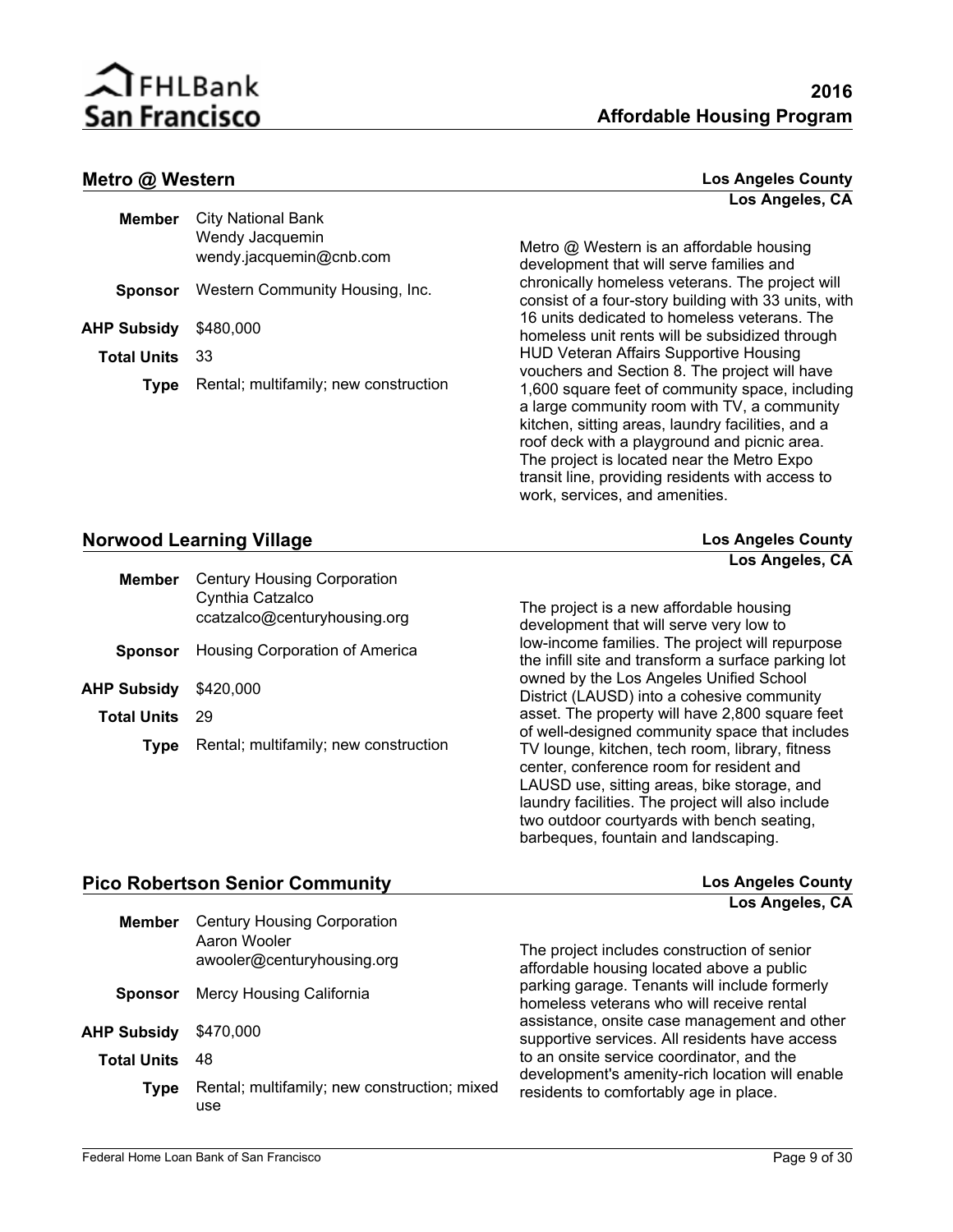

#### **Simone Apartments**

| <b>Los Angeles County</b> |                 |  |
|---------------------------|-----------------|--|
|                           | Los Angeles, CA |  |

| <b>Member</b>      | <b>Century Housing Corporation</b><br>Aaron Wooler<br>awooler@centuryhousing.org | The project will rehabilitate an existing<br>affordable housing development to provide                                                                                                 |
|--------------------|----------------------------------------------------------------------------------|----------------------------------------------------------------------------------------------------------------------------------------------------------------------------------------|
| <b>Sponsor</b>     | <b>Skid Row Housing Trust</b>                                                    | permanent supportive housing and services to<br>very-low income individuals. A portion of the                                                                                          |
| AHP Subsidy        | \$2,000,000                                                                      | units will be reserved for homeless individuals<br>and people with physical and developmental                                                                                          |
| <b>Total Units</b> | 114                                                                              | disabilities. Renovations will include<br>improvement of service spaces,                                                                                                               |
| Type               | Rental; multifamily; rehabilitation; acquisition                                 | reconfigurations of community kitchen and<br>community lounge spaces, updated outdoor<br>space, and various energy efficiency measures,<br>including solar panels and solar hot water. |

#### **Six Four Nine Lofts Los Angeles County**

|                    |                                         | Los Angeles, CA                                                                                      |
|--------------------|-----------------------------------------|------------------------------------------------------------------------------------------------------|
| <b>Member</b>      | <b>MUFG Union Bank, NA</b>              |                                                                                                      |
|                    | Will Song<br>william.song@unionbank.com | This project is a new permanent supportive<br>affordable housing development for very                |
| <b>Sponsor</b>     | <b>Skid Row Housing Trust</b>           | low-income individuals with special needs. A<br>portion of the units will be reserved for homeless   |
| AHP Subsidy        | \$1,340,000                             | households. Onsite amenities include services<br>offices and space for case management and           |
| <b>Total Units</b> | 55                                      | group therapy, a community kitchen, bicycle                                                          |
| Tvpe               | Rental; multifamily; new construction   | rack, and outdoor terraces. The housing will be<br>constructed above a three-story health clinic and |

#### **Skid Row Central 1 Los Angeles County**

is designed to achieve LEED Gold certification.

panels and solar hot water.

|                    |                                                                                  | Los Angeles, CA                                                                                                                                                                                                                                                                           |
|--------------------|----------------------------------------------------------------------------------|-------------------------------------------------------------------------------------------------------------------------------------------------------------------------------------------------------------------------------------------------------------------------------------------|
| <b>Member</b>      | <b>Century Housing Corporation</b><br>Aaron Wooler<br>awooler@centuryhousing.org | The project is the rehabilitation two existing<br>affordable housing developments, Rossmore                                                                                                                                                                                               |
| <b>Sponsor</b>     | <b>Skid Row Housing Trust</b>                                                    | Apartments and Weldon Apartments, that<br>provide permanent supportive housing and                                                                                                                                                                                                        |
| AHP Subsidy        | \$2,000,000                                                                      | services to very low-income individuals. A<br>portion of the units will be reserved for the                                                                                                                                                                                               |
| <b>Total Units</b> | 113                                                                              | homeless and people with physical and                                                                                                                                                                                                                                                     |
| <b>Type</b>        | Rental; multifamily; rehabilitation; acquisition                                 | developmental disabilities. Building upgrades<br>will include dedicated social service spaces,<br>reconfigurations of community kitchen and<br>community lounge spaces, updated outdoor<br>space, the addition of an elevator, and various<br>energy efficiency measures, including solar |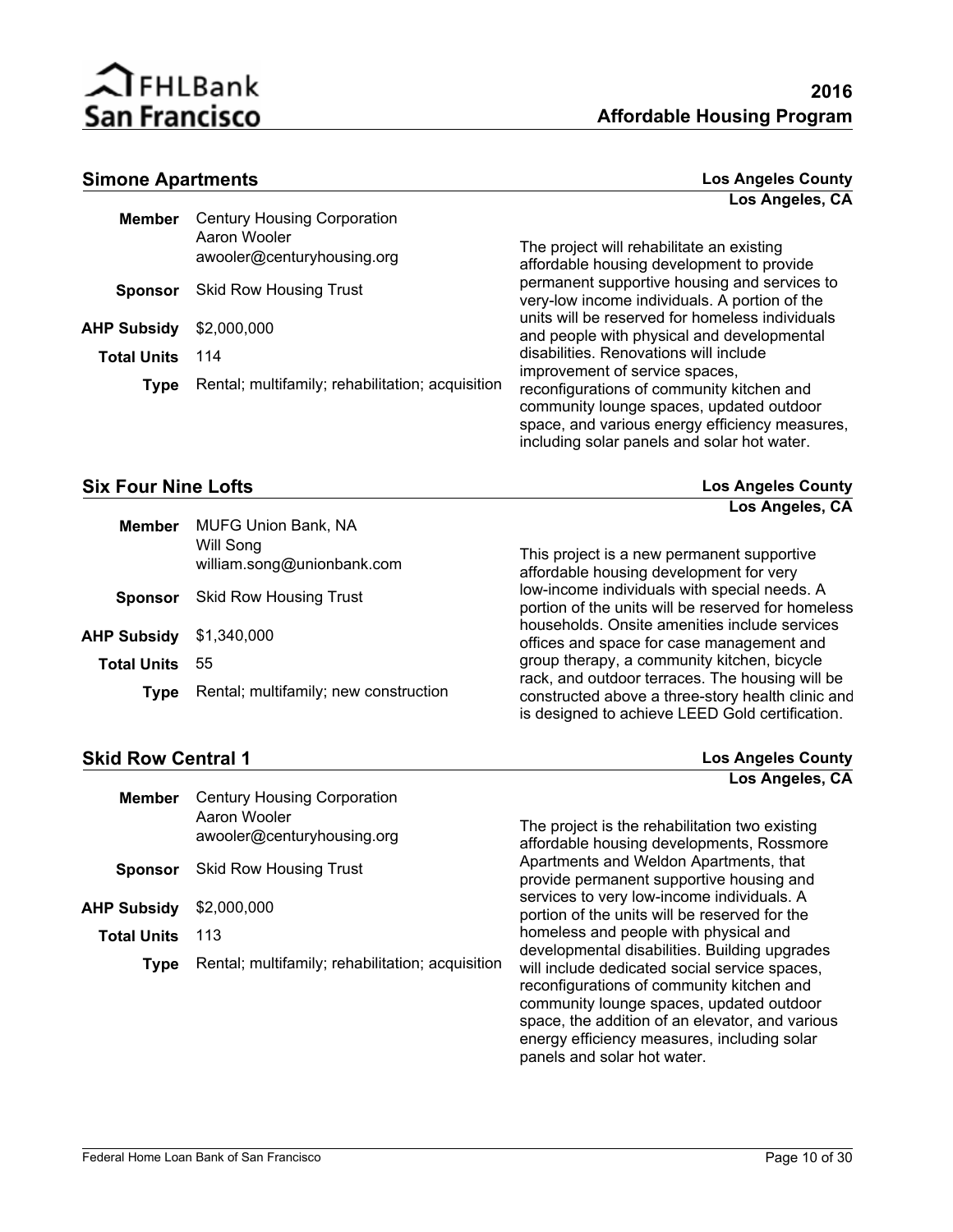

#### **T. Bailey Manor Los Angeles County Los Angeles, CA**

| <b>Member</b>      | <b>City National Bank</b><br>Wendy Jacquemin<br>wendy.jacquemin@cnb.com | This project is the new construction of a 46-unit<br>development consisting primarily of                                                     |
|--------------------|-------------------------------------------------------------------------|----------------------------------------------------------------------------------------------------------------------------------------------|
| <b>Sponsor</b>     | Women Organizing Resources, Knowledge<br>and Services                   | one-bedroom apartments targeted to very low-<br>and no-income households with special needs.<br>The project is designed to achieve LEED Gold |
| <b>AHP Subsidy</b> | \$450,000                                                               | certification, and features elevators,                                                                                                       |
| <b>Total Units</b> | 46                                                                      | semi-subterranean parking, organic edible<br>landscaping, and large open spaces promoting                                                    |
| <b>Type</b>        | Rental; multifamily; new construction;<br>acquisition                   | healthy lifestyles and connection.                                                                                                           |
| <b>PSH Campus</b>  |                                                                         | <b>Los Angeles County</b>                                                                                                                    |

**North Hollywood, CA**

| <b>Member</b>      | Mississippi Valley Company<br>Kathleen Avanzino<br>kathleen.avanzino@usbank.com | PSH Campus is a project that will serve<br>chronically homeless and homeless individuals                                                                                        |
|--------------------|---------------------------------------------------------------------------------|---------------------------------------------------------------------------------------------------------------------------------------------------------------------------------|
| <b>Sponsor</b>     | L.A. Family Housing Corporation                                                 | in North Hollywood. The project will take<br>advantage of existing public infrastructure and                                                                                    |
| <b>AHP Subsidy</b> | \$1,000,000                                                                     | promote compact development, replacing a<br>two-story structure with a four-story residential                                                                                   |
| <b>Total Units</b> | 50                                                                              | building designed for LEED Gold or higher                                                                                                                                       |
| Type               | Rental; multifamily; new construction                                           | building certification. Onsite services and<br>comprehensive case management will be<br>offered to residents to transition families out of<br>homelessness and poverty offsite. |

### **Courson Arts Colony East Los Angeles County**

| Member                | <b>Century Housing Corporation</b><br>Cynthia Catzalco<br>ccatzalco@centuryhousing.org |
|-----------------------|----------------------------------------------------------------------------------------|
| <b>Sponsor</b>        | Western Community Housing, Inc.                                                        |
| AHP Subsidy \$800,000 |                                                                                        |
| <b>Total Units</b>    | - 81                                                                                   |
| <b>T</b> vpe          | Rental; multifamily; new construction                                                  |

Courson Arts Colony East is a new construction affordable housing project serving families and homeless households. A large public gallery on the ground floor can accommodate physical artwork as well as performance and musical events, and an extensive arts program will be offered to residents and the broader community of Palmdale. Amenities include a community room with a TV and seating area, fitness room, dance studio, digital media area, and homework room, as well as a communal outdoor space with barbecues, seating areas, and drought-tolerant landscaping.

**Palmdale, CA**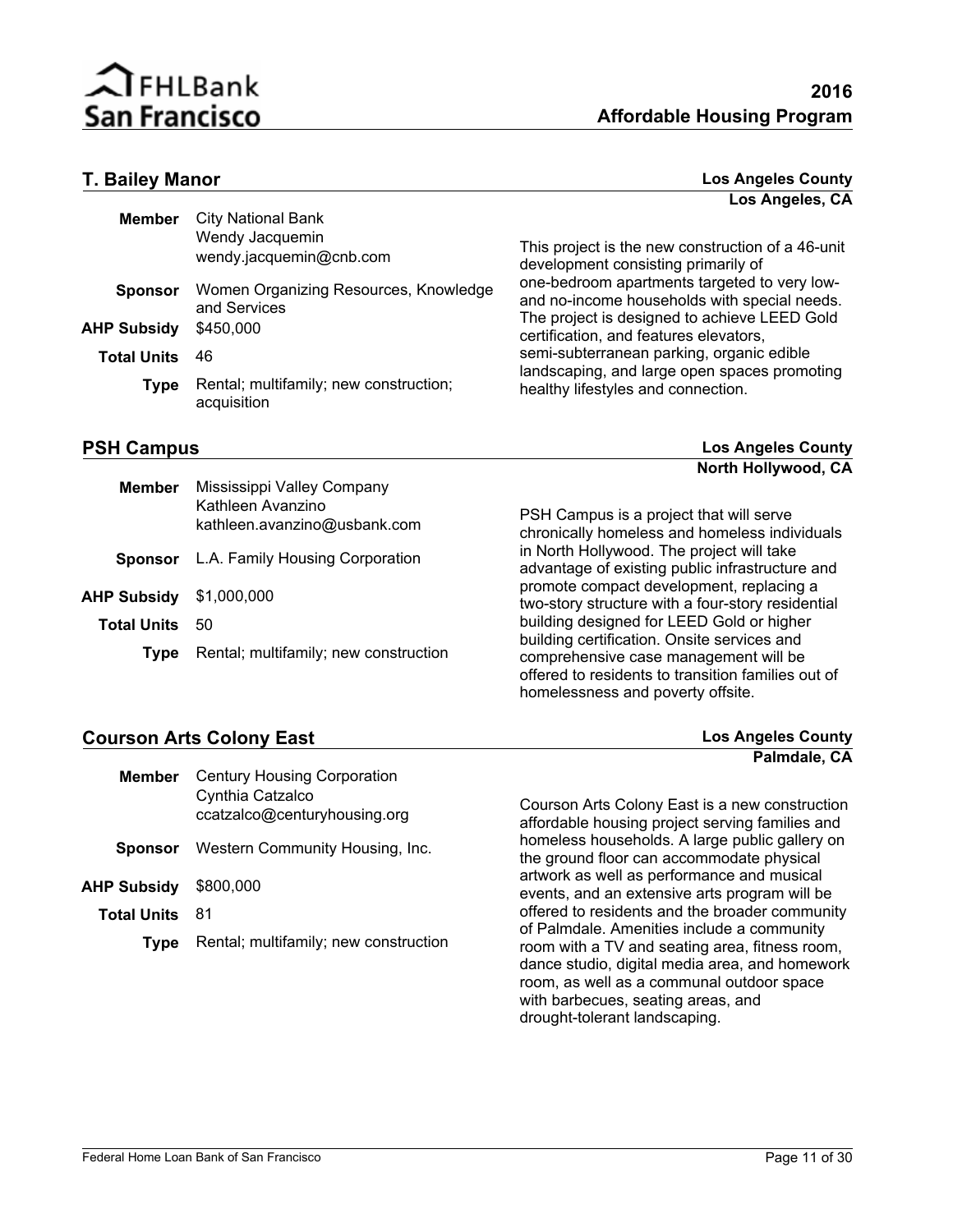

#### **Courson Arts Colony West Los Angeles County**

|                    |                                                                                        | Palmdale, CA                                                                                          |
|--------------------|----------------------------------------------------------------------------------------|-------------------------------------------------------------------------------------------------------|
| Member             | <b>Century Housing Corporation</b><br>Cynthia Catzalco<br>ccatzalco@centuryhousing.org | Courson Arts Colony West is part of the City of<br>Palmdale's plan to revitalize its civic area. This |
| <b>Sponsor</b>     | Western Community Housing, Inc.                                                        | new affordable housing development for large<br>families and homeless veterans will have 80           |
| <b>AHP Subsidy</b> | \$1,185,000                                                                            | units, with half designated for homeless<br>veterans. Amenities include a clubhouse,                  |
| <b>Total Units</b> | 80                                                                                     | exercise room, and landscaped courtyards with                                                         |
| Type               | Rental; multifamily; new construction                                                  | an edible garden, outdoor kitchen, farm table,<br>and lounge seating.                                 |
|                    |                                                                                        |                                                                                                       |

### **Mosaic Gardens at Pomona Los Angeles County**

**Pomona, CA**

| <b>Member</b>      | Pacific Western Bank                                  |                                                                                                                                                                                                                                 |
|--------------------|-------------------------------------------------------|---------------------------------------------------------------------------------------------------------------------------------------------------------------------------------------------------------------------------------|
|                    | Elsa Monte<br>emonte@pacificwesternbank.com           | This project will create an affordable housing<br>community for families, and includes                                                                                                                                          |
| <b>Sponsor</b>     | <b>LINC Housing Corporation</b>                       | twenty-three units reserved for homeless<br>households. All residents have access to                                                                                                                                            |
| AHP Subsidy        | \$450,000                                             | service programs such as job readiness training,<br>childcare services and parenting education,                                                                                                                                 |
| <b>Total Units</b> | 46                                                    | financial literacy programs, and other social and<br>community engagement activities. Homeless                                                                                                                                  |
| <b>Type</b>        | Rental; multifamily; new construction;<br>acquisition | households will also have access to an onsite<br>case manager, clinician, and other care<br>providers. The project is within walking distance<br>of a health care facility, public transportation,<br>and a public high school. |

| <b>Olivera Senior Apartments</b> |                                            | <b>Los Angeles County</b>                                                                                                                                                                      |
|----------------------------------|--------------------------------------------|------------------------------------------------------------------------------------------------------------------------------------------------------------------------------------------------|
|                                  |                                            | Pomona, CA                                                                                                                                                                                     |
| <b>Member</b>                    | <b>City National Bank</b>                  |                                                                                                                                                                                                |
|                                  | Wendy Jacquemin<br>wendy.jacquemin@cnb.com | The project is an urban infill development<br>designed to enable low-income seniors with                                                                                                       |
| <b>Sponsor</b>                   | Affordable Housing Alliance II, Inc.       | disabilities to age in place. Indoor amenities<br>include a clubroom, fitness center, community                                                                                                |
| <b>AHP Subsidy</b>               | \$1,200,000                                | garden, meeting room, lobby, central laundry<br>room, a manager's office. Other project features                                                                                               |
| <b>Total Units</b>               | 84                                         | include a large lawn area, dining terrace,                                                                                                                                                     |
| <b>Type</b>                      | Rental; multifamily; new construction      | barbeque area, elevators, and seating. The<br>project is also qualified for LEED Gold<br>certification, incorporating sustainable design<br>features that will reduce energy usage and utility |

costs.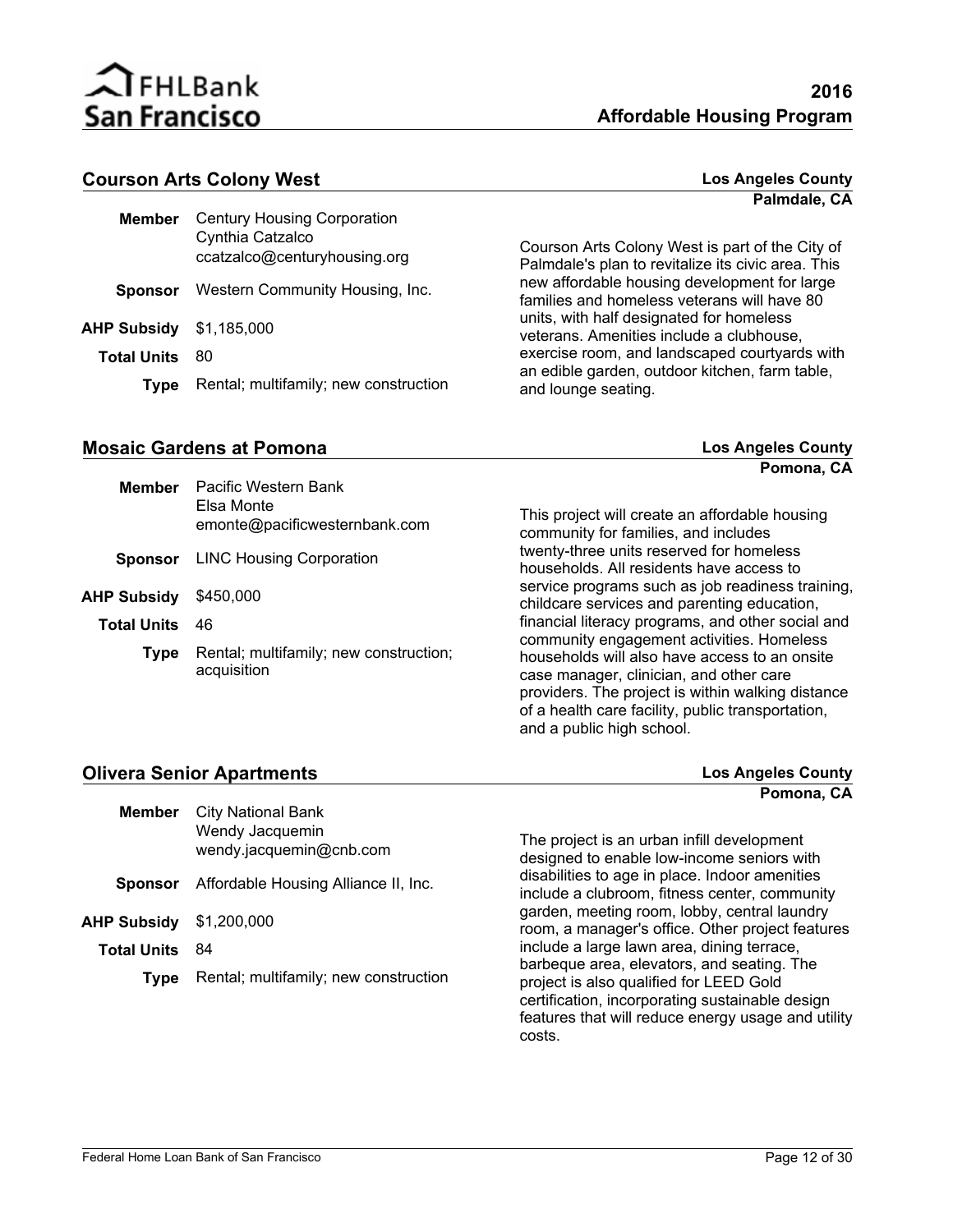

#### **Junsay Oaks Senior Apartments**

| <b>Monterey County</b> |            |  |
|------------------------|------------|--|
|                        | Marina, CA |  |

| Member             | Wells Fargo Financial National Bank<br>Patricia Parina<br>patricia.b.parina@wellsfargo.com |
|--------------------|--------------------------------------------------------------------------------------------|
| <b>Sponsor</b>     | <b>Community Housing Improvement Systems</b><br>and Planning Association                   |
| <b>AHP Subsidy</b> | \$800,000                                                                                  |
| <b>Total Units</b> | 47                                                                                         |
| Type               | Rental; multifamily; new construction                                                      |

The Junsay Oaks Senior Apartments development will provide much-needed affordable housing for low- and very low-income seniors in Monterey County. Residents will benefit from a patio and garden, raised beds for gardening, an exercise room, computer room, and a large community room with a kitchen.

#### **Valley View Senior Homes Napa County Napa County**

|                    |                                            | American Canyon, CA                                                                                                                                                                         |
|--------------------|--------------------------------------------|---------------------------------------------------------------------------------------------------------------------------------------------------------------------------------------------|
| <b>Member</b>      | <b>Silicon Valley Bank</b><br>Anne Simpson |                                                                                                                                                                                             |
|                    | asimpson@svb.com                           | This project will construct a new affordable<br>housing development for extremely low- to very                                                                                              |
| <b>Sponsor</b>     | Satellite Affordable Housing Associates    | low-income seniors. A portion of the units will be<br>reserved for homeless veterans aged 55 and                                                                                            |
| <b>AHP Subsidy</b> | \$1,380,000                                | older. An onsite service coordinator and case<br>manager will be available to all residents.                                                                                                |
| <b>Total Units</b> | 70                                         | Amenities include a 3,000 square foot                                                                                                                                                       |
| Tvpe               | Rental; multifamily; new construction      | clubhouse, community lounge and kitchen,<br>computer room, laundry room, terrace, walking<br>paths, a community garden, and a bocce ball<br>court to encourage physical exercise and social |

interaction.

#### **Calistoga Senior Apartments Napa County Napa County**

|                       |                                       | Calistoga, CA                                                                                        |
|-----------------------|---------------------------------------|------------------------------------------------------------------------------------------------------|
| <b>Member</b>         | Pacific Western Bank                  |                                                                                                      |
|                       | Elsa Monte                            |                                                                                                      |
|                       | emonte@pacificwesternbank.com         | This new construction senior housing project is<br>the second phase of an affordable housing         |
| <b>Sponsor</b>        | Corporation For Better Housing        | family development in Calistoga. Amenities will<br>include a computer lab, community room, a         |
| AHP Subsidy           | \$950,000                             | garden, and recreation areas. The site is located<br>in proximity to public parks, a public library, |
| <b>Total Units</b> 30 |                                       | public transportation, retail, and medical<br>services.                                              |
| Type                  | Rental; multifamily; new construction |                                                                                                      |
|                       |                                       |                                                                                                      |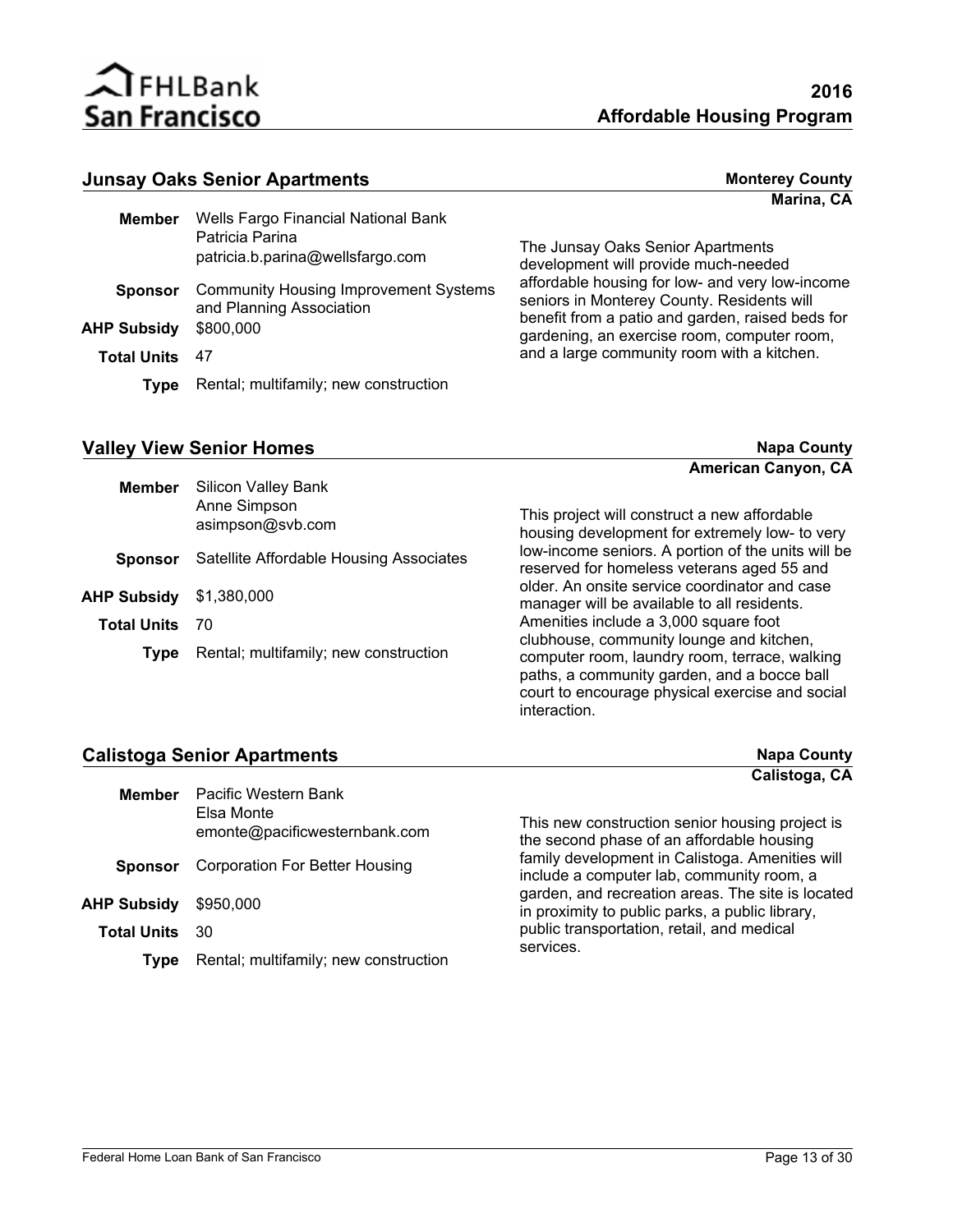

much-needed affordable housing in the City of

#### **Potter's Lane Orange County**

|                    |                                                      | Midway City, CA                                                                                                                 |
|--------------------|------------------------------------------------------|---------------------------------------------------------------------------------------------------------------------------------|
| <b>Member</b>      | Pacific Premier Bank<br>Katherine Vu<br>kvu@ppbi.com | Potter's Lane will provide permanent supportive<br>housing for very low-income homeless veterans.                               |
| <b>Sponsor</b>     | <b>American Family Housing</b>                       | The building will have an innovative design<br>using factory-built modified steel structures,                                   |
| <b>AHP Subsidy</b> | \$240,000                                            | along with green features aimed at achieving a<br>LEED Platinum rating. Residents will benefit                                  |
| <b>Total Units</b> | 16                                                   | from extensive supportive services, including                                                                                   |
| Type               | Rental; multifamily; new construction                | case management, mental health counseling,<br>financial literacy education, and employment<br>counseling and referral services. |

**Causal House County Causa County Cause County Cause County County County County County County County Santa Ana, CA**

| <b>Member</b>      | Pacific Premier Bank<br>Katherine Vu<br>kvu@ppbi.com | The Guest House is the proposed acquisition<br>and rehabilitation of an existing motel that was                                                                                                                                                                                                                                      |
|--------------------|------------------------------------------------------|--------------------------------------------------------------------------------------------------------------------------------------------------------------------------------------------------------------------------------------------------------------------------------------------------------------------------------------|
| <b>Sponsor</b>     | Affordable Housing Alliance II, Inc.                 | previously operated as permanent multi-family<br>housing. The project will create 60 studios and                                                                                                                                                                                                                                     |
| <b>AHP Subsidy</b> | \$710,000                                            | 11 one-bedroom units for the chronically<br>homeless, with veterans given priority.                                                                                                                                                                                                                                                  |
| <b>Total Units</b> | 72                                                   | Amenities include a community garden,                                                                                                                                                                                                                                                                                                |
| <b>Type</b>        | Rental; multifamily; rehabilitation; acquisition     | commercial kitchen, outdoor courtyard, parking,<br>and laundry facilities. Mercy House Living<br>Centers will provide supportive services<br>designed to empower chronically homeless<br>individuals to become self-sufficient. The<br>development is intended to serve as a catalyst<br>to improve the neighborhood while providing |

#### **Oakcrest Heights (Savi Ranch II) Dakcrest Heights (Savi Ranch II) Drange County Yorba Linda, CA**

Santa Ana.

|                       |                                                       | 0.                                                                                                                                                                                                                                                                                                                                                                                                   |
|-----------------------|-------------------------------------------------------|------------------------------------------------------------------------------------------------------------------------------------------------------------------------------------------------------------------------------------------------------------------------------------------------------------------------------------------------------------------------------------------------------|
| <b>Member</b>         | Pacific Western Bank                                  |                                                                                                                                                                                                                                                                                                                                                                                                      |
|                       | Elsa Monte<br>emonte@pacificwesternbank.com           | Oakcrest Heights is a 54-unit affordable housing<br>development in Yorba Linda targeted to                                                                                                                                                                                                                                                                                                           |
| <b>Sponsor</b>        | National Community Renaissance of California          | low-income families earning 60% of the area<br>median income. The project is located in a                                                                                                                                                                                                                                                                                                            |
| <b>AHP Subsidy</b>    | \$530,000                                             | designated redevelopment area and is<br>consistent with the revitalization goals<br>established in 1983 by the former Yorba Linda<br>Redevelopment Agency. Amenities include a<br>community room and computer lab, barbecue<br>area, and children's play area. The project will<br>be LEED Gold certified, incorporating<br>sustainable design features to reduce energy<br>usage and utility costs. |
| <b>Total Units</b> 54 |                                                       |                                                                                                                                                                                                                                                                                                                                                                                                      |
| <b>Type</b>           | Rental; multifamily; new construction;<br>acquisition |                                                                                                                                                                                                                                                                                                                                                                                                      |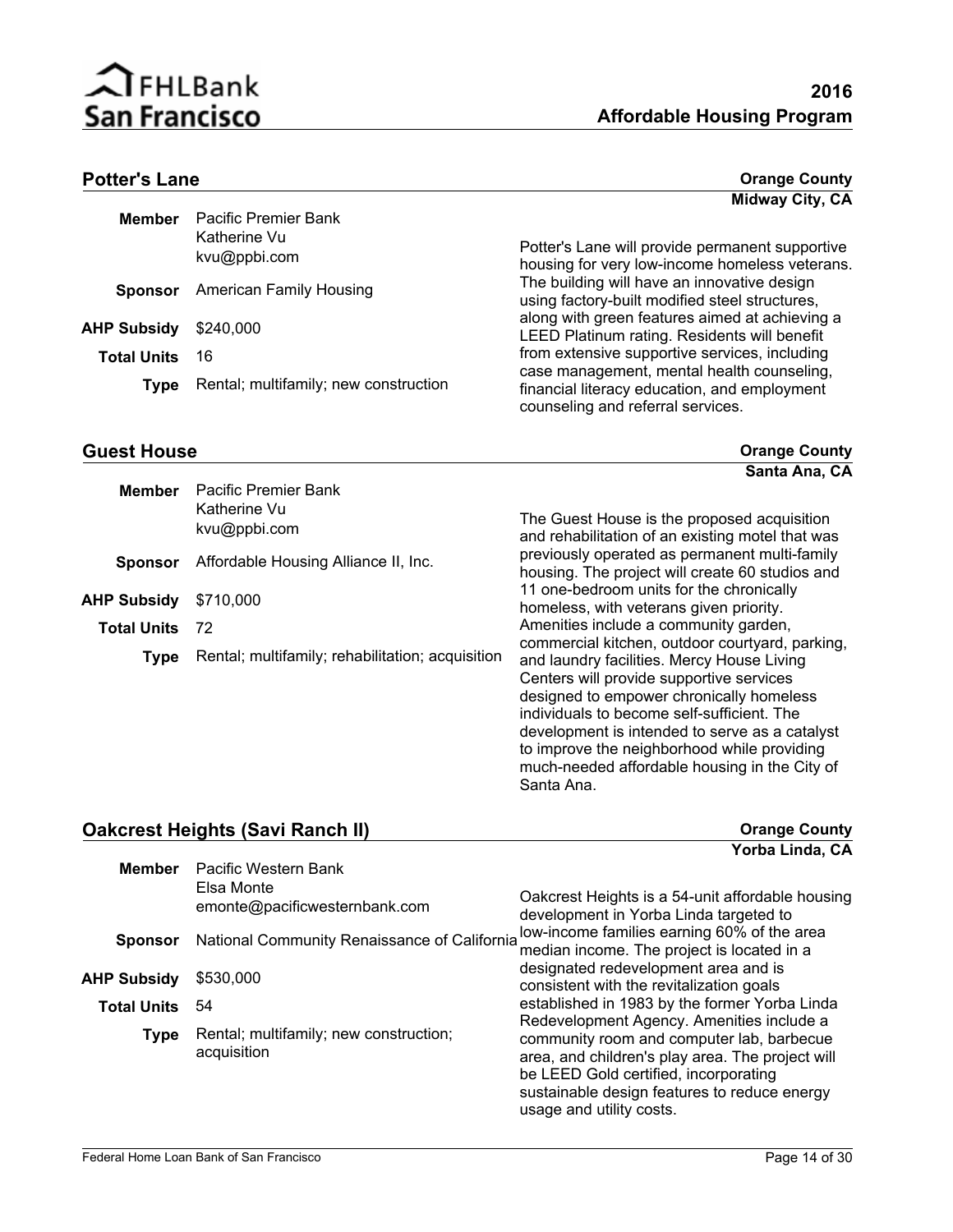

|                       | Main Street, a Hub for Housing and Services for | <b>Riverside County</b>                                                                             |
|-----------------------|-------------------------------------------------|-----------------------------------------------------------------------------------------------------|
| <b>Homeless Youth</b> |                                                 | Riverside, CA                                                                                       |
| Member                | Rabobank                                        |                                                                                                     |
|                       | Sevag Jierian<br>sevag.jierian@rabobank.com     | The Main Street HUB is a rehabilitation project<br>that will provide temporary housing with         |
| <b>Sponsor</b>        | Operation SafeHouse, Inc.                       | supportive services for homeless individuals<br>ages 18-24, including many with special needs.      |
| <b>AHP Subsidy</b>    | \$600,000                                       | Main Street HUB has provided services to<br>special needs youth for more than 25 years.             |
| <b>Total Units</b>    | -20                                             | Recently, Main Street expanded their services,<br>collaborating with the Riverside County Sheriff's |
| <b>Type</b>           | Rental; multifamily; rehabilitation             | Office to become one of the emerging leaders in<br>the fight to end human trafficking.              |

### **Oasis Senior Apartments Riverside County Riverside County**

**Riverside, CA**

| <b>Member</b>      | <b>MUFG Union Bank, NA</b>              |                                                                                                                                                                                                                                           |
|--------------------|-----------------------------------------|-------------------------------------------------------------------------------------------------------------------------------------------------------------------------------------------------------------------------------------------|
|                    | Will Song<br>william.song@unionbank.com | Oasis Senior Apartments is highly<br>energy-efficient community that provides                                                                                                                                                             |
| <b>Sponsor</b>     | A Community of Friends                  | affordable housing for a mix of low-income<br>senior households, homeless seniors, and                                                                                                                                                    |
| AHP Subsidy        | \$1,060,000                             | senior veterans who are experiencing<br>homelessness. A large community room has                                                                                                                                                          |
| <b>Total Units</b> | 108                                     | private consultation offices, a computer room,<br>community kitchen, TV and lounge area, fitness                                                                                                                                          |
| Type               | Rental; multifamily; new construction   | area, and laundry facilities. The project will<br>target a minimum LEED Silver certification and<br>will incorporate photovoltaic panels,<br>drought-resistant fixtures and landscaping,<br>energy-efficient windows, and high indoor air |

quality.

#### **Rancho California Apartments Riverside County Riverside County**

## **Temecula, CA**

| <b>Member</b>      | <b>Century Housing Corporation</b><br>Cynthia Catzalco<br>ccatzalco@centuryhousing.org | The project involves the preservation and<br>rehabilitation of an existing affordable housing                                                                                              |
|--------------------|----------------------------------------------------------------------------------------|--------------------------------------------------------------------------------------------------------------------------------------------------------------------------------------------|
| <b>Sponsor</b>     | Housing Corporation of America                                                         | development for very low to low-income families.<br>The property will have substantially improved                                                                                          |
| <b>AHP Subsidy</b> | \$540,000                                                                              | units with new kitchens and bathrooms, new<br>common spaces for community interaction                                                                                                      |
| <b>Total Units</b> | 55                                                                                     | which include a library, computer workstations,                                                                                                                                            |
| Type               | Rental; multifamily; rehabilitation; acquisition                                       | TV room, kitchen, and upgraded laundry<br>facilities. The project will also have<br>well-designed outdoor space with a patio with<br>sitting areas, barbeque, gazebo, and a<br>playground. |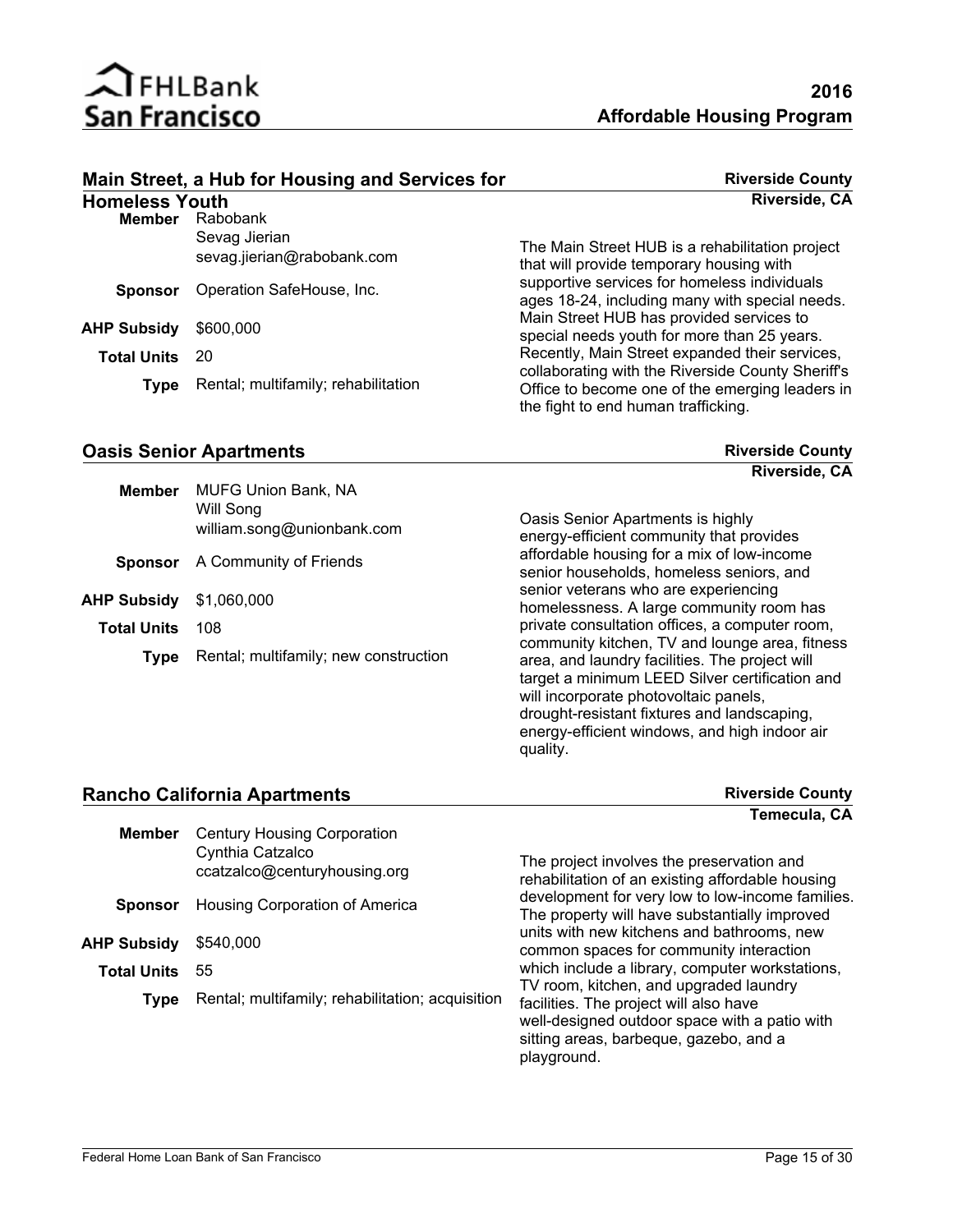

#### **Land Park Woods**

| <b>Sacramento County</b> |  |
|--------------------------|--|
| Sacramento, CA           |  |

| <b>Member</b>      | <b>Bank of America California</b><br><b>Ashley Askew</b><br>ashley.askew@baml.com | This project will renovate an existing affordable<br>rental community for families located south of  |
|--------------------|-----------------------------------------------------------------------------------|------------------------------------------------------------------------------------------------------|
| <b>Sponsor</b>     | Mercy Housing California                                                          | downtown Sacramento in one of the City's older<br>residential neighborhoods. The rehabilitation will |
| <b>AHP Subsidy</b> | \$740.000                                                                         | replace major systems that are past their useful<br>life, provide new finishes, and greatly enhance  |
| <b>Total Units</b> | -75                                                                               | water- and energy-efficiency. Residents will<br>have access to amenities and services that           |
| <b>Type</b>        | Rental; multifamily; rehabilitation; acquisition                                  | include free WiFi, after school programs, and<br>other educational activities.                       |

### Lavender Courtyard by Mutual Housing **Sacramento County** Sacramento County

**Sacramento, CA**

| Member                       | Wells Fargo Financial National Bank<br>Patricia Parina<br>patricia.b.parina@wellsfargo.com |  |
|------------------------------|--------------------------------------------------------------------------------------------|--|
|                              | <b>Sponsor</b> Mutual Housing California                                                   |  |
| <b>AHP Subsidy</b> \$520,000 |                                                                                            |  |
| <b>Total Units</b>           | -53                                                                                        |  |
| <b>Type</b>                  | Rental; multifamily; new construction                                                      |  |

Lavender Courtyard will provide permanent affordable housing for seniors, including seniors from the local LGBT community and seniors with AIDS. The project will incorporate sustainable design features to reduce energy usage and utility costs, and will offer residents access to medical and social services.

#### **Loma Linda Veterans' Village and San Bernardino County** San Bernardino County

|                       |                                                                            | Loma Linda, CA                                                                                |
|-----------------------|----------------------------------------------------------------------------|-----------------------------------------------------------------------------------------------|
| <b>Member</b>         | Bank of America California<br><b>Ashley Askew</b><br>ashley.askew@baml.com | Loma Linda Veterans Village will serve families<br>and homeless veterans. Amenities include a |
| <b>Sponsor</b>        | Housing Partners I, Inc.                                                   | large central common area with a pool, spa,<br>playground, vegetable garden, and gym. The     |
| <b>AHP Subsidy</b>    | \$1,290,000                                                                | project sponsor has engaged LifeSTEPS to<br>provide social services to all residents.         |
| <b>Total Units</b> 87 |                                                                            |                                                                                               |
| Tvpe                  | Rental; multifamily; new construction                                      |                                                                                               |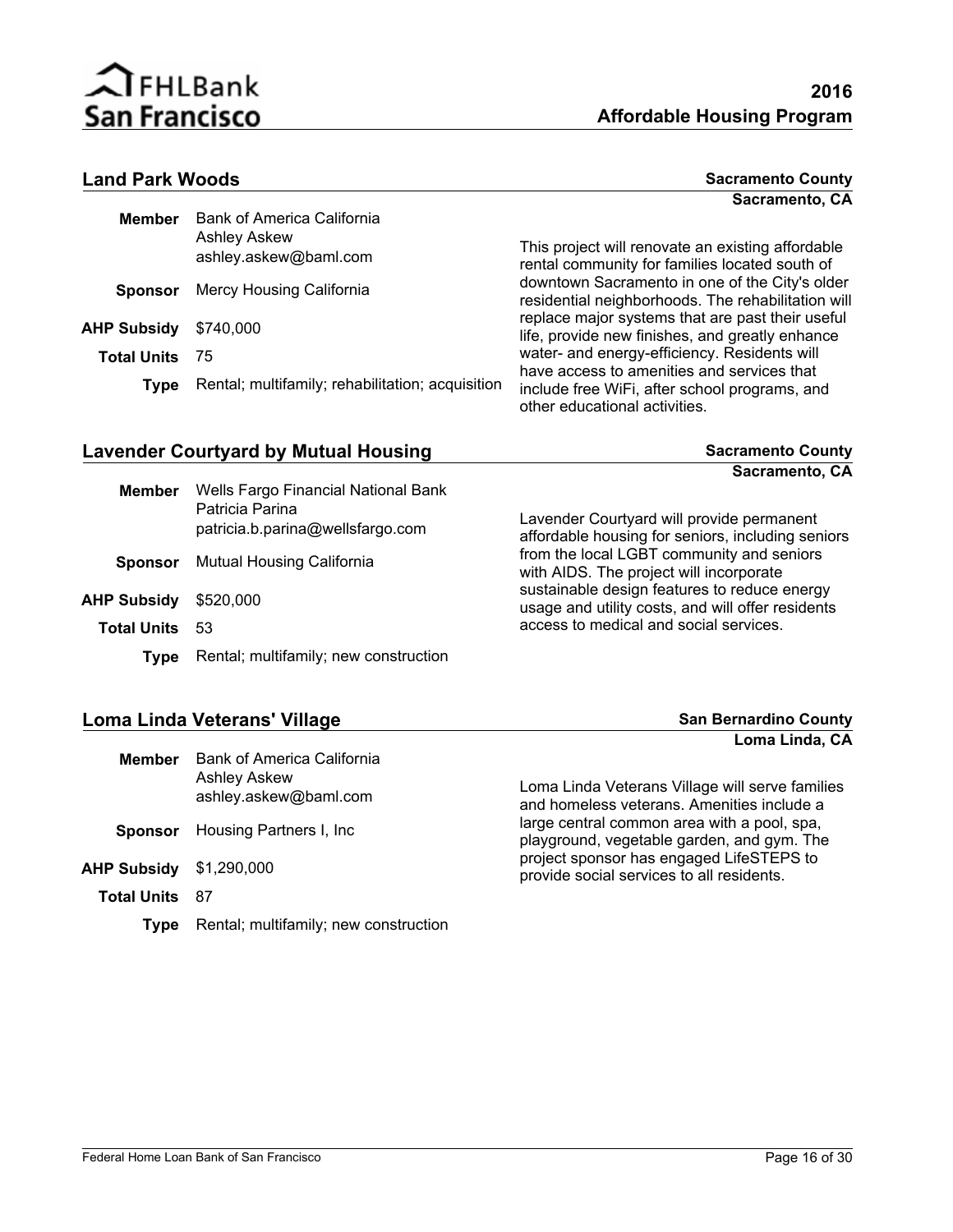

#### **Liberty Lane San Bernardino County Redlands, CA**

| <b>Member</b>         | <b>Bank of America California</b><br><b>Ashley Askew</b><br>ashley.askew@baml.com | This p<br>housir |
|-----------------------|-----------------------------------------------------------------------------------|------------------|
|                       | <b>Sponsor</b> A Community of Friends                                             | low-in<br>county |
| AHP Subsidy \$780,000 |                                                                                   | scarce<br>featur |
| <b>Total Units</b>    | -80                                                                               | area,            |
| <b>Type</b>           | Rental; multifamily; new construction                                             | kitche<br>homel  |

roject will create an integrated affordable ng community for homeless veterans and come households in San Bernardino y, where housing options for veterans are e. Liberty Lane's common areas will e a playground, fitness path, barbecue community room with computer room and In, and a community garden. Units for less households will be furnished, and all units will have energy efficient appliances. The project will target a LEED Gold certification.

#### **Veterans Village of San Diego - Escondido San Diego County San Diego County**

|                    |                                                          | Escondido, CA                                                                                    |
|--------------------|----------------------------------------------------------|--------------------------------------------------------------------------------------------------|
| <b>Member</b>      | Pacific Western Bank                                     |                                                                                                  |
|                    | <b>Greg Matthews</b><br>gmatthews@pacificwesternbank.com | The project will construct new affordable<br>housing units and rehabilitate existing residential |
| <b>Sponsor</b>     | Veterans Village of San Diego                            | units of permanent supportive housing for very<br>low- and low-income homeless veterans and      |
| <b>AHP Subsidy</b> | \$1,080,000                                              | their families. Onsite services include case<br>management and workforce development.            |
| <b>Total Units</b> | 54                                                       |                                                                                                  |
| Tvpe               | Rental; multifamily; new construction                    |                                                                                                  |

### **Mission Cove Family I Mission Cove Family I San Diego County**

|                    |                                                     | Oceansige, CA                                                                                                                                                                                                                                                                                                                                                                    |
|--------------------|-----------------------------------------------------|----------------------------------------------------------------------------------------------------------------------------------------------------------------------------------------------------------------------------------------------------------------------------------------------------------------------------------------------------------------------------------|
| <b>Member</b>      | Wells Fargo Financial National Bank                 |                                                                                                                                                                                                                                                                                                                                                                                  |
|                    | Patricia Parina<br>patricia.b.parina@wellsfargo.com | Mission Cove Family Phase 1 is a 90-unit<br>affordable housing development targeting                                                                                                                                                                                                                                                                                             |
| <b>Sponsor</b>     | National Community Renaissance of California        | low-income families, veterans, and special<br>needs individuals, located within a designated                                                                                                                                                                                                                                                                                     |
| AHP Subsidy        | \$890,000                                           | redevelopment area as identified by the City of<br>Oceanside Housing Task Force. Amenities                                                                                                                                                                                                                                                                                       |
| <b>Total Units</b> | 90                                                  | include a computer lab and large community<br>center. Resident services and amenities will be                                                                                                                                                                                                                                                                                    |
| <b>Type</b>        | Rental; multifamily; new construction; mixed<br>use | provided to help promote a low cost housing<br>arrangement for families. The development is<br>within easy access to many amenities, including<br>local public transportation. The project also<br>qualifies for the sustainable developments<br>building LEED Gold designation and will<br>incorporate sustainable design features to<br>reduce energy usage and utility costs. |

**Oceanside, CA**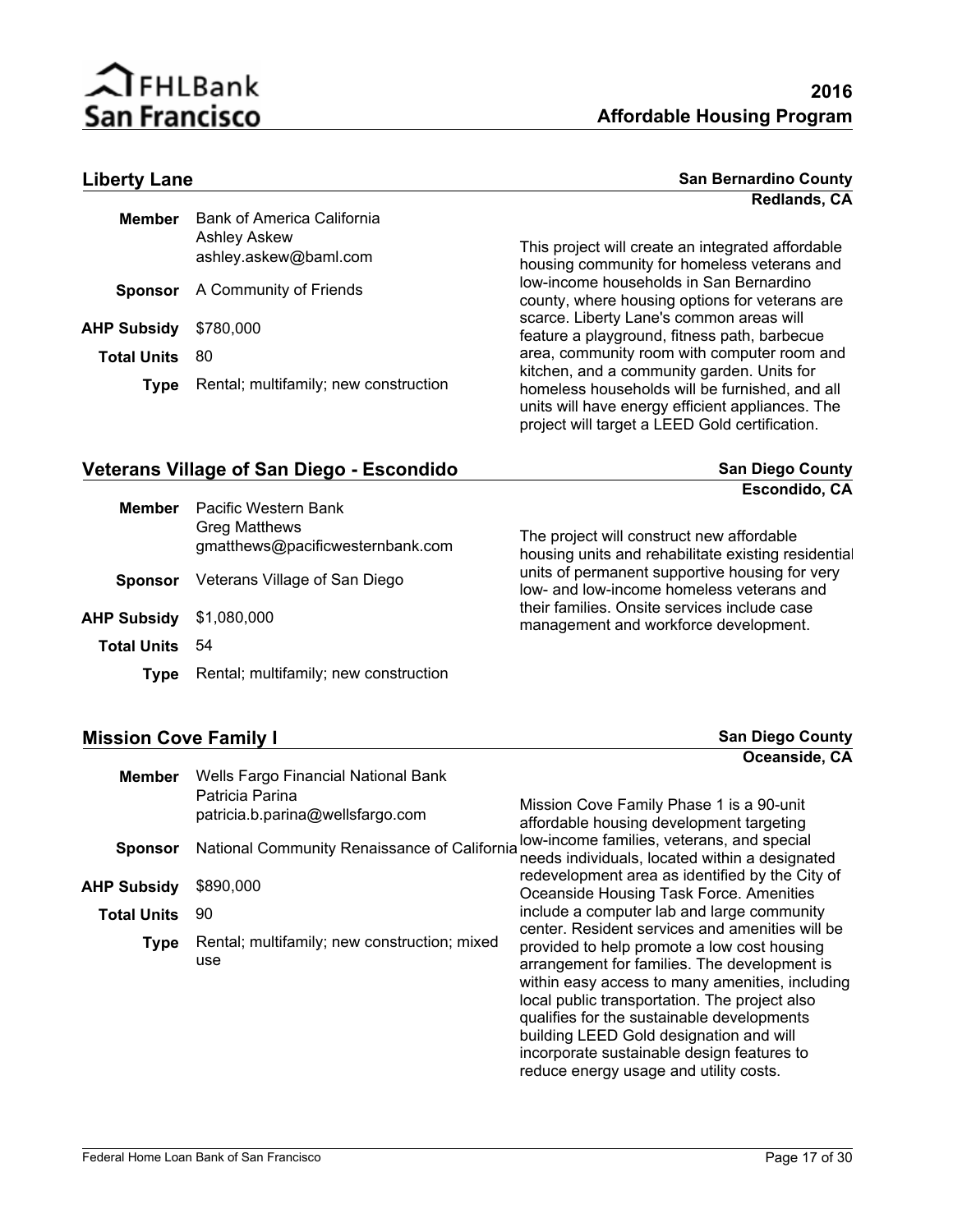

| <b>Mission Cove Family II</b> |                                              | <b>San Diego County</b>                                                                                                                      |  |  |
|-------------------------------|----------------------------------------------|----------------------------------------------------------------------------------------------------------------------------------------------|--|--|
|                               |                                              | Oceanside, CA                                                                                                                                |  |  |
| <b>Member</b>                 | <b>City National Bank</b>                    |                                                                                                                                              |  |  |
|                               | Wendy Jacquemin<br>wendy.jacquemin@cnb.com   | Mission Cove Family Phase 2 is a 60-unit<br>affordable housing development for low-income                                                    |  |  |
| <b>Sponsor</b>                | National Community Renaissance of California | families located within a designated<br>redevelopment area. Resident services and                                                            |  |  |
| <b>AHP Subsidy</b>            | \$590,000                                    | amenities will be provided by National<br>Community Renaissance. The development                                                             |  |  |
| <b>Total Units</b>            | 60                                           | provides easy access to many amenities and<br>close proximity to local public transportation.                                                |  |  |
| <b>Type</b>                   | Rental; multifamily; new construction        | The project qualifies for LEED Gold certification,<br>incorporating sustainable design features to<br>reduce energy usage and utility costs. |  |  |

#### **Civita II Senior Apartments San Diego County San Diego County**

|                    |                                                                         | San Diego, CA                                                                                  |
|--------------------|-------------------------------------------------------------------------|------------------------------------------------------------------------------------------------|
| <b>Member</b>      | <b>City National Bank</b><br>Wendy Jacquemin<br>wendy.jacquemin@cnb.com | Civita II Senior Apartments is a new 100-unit<br>affordable housing community for residents 62 |
| <b>Sponsor</b>     | Pacific Southwest Community Development<br>Corporation                  | years and older. It includes a mix of 87<br>one-bedroom units and 12 two-bedroom units in      |
| <b>AHP Subsidy</b> | \$990,000                                                               | a seven-story building, and is part of a<br>mixed-use infill development that includes a       |
| <b>Total Units</b> | 100                                                                     | 200-unit affordable family project and<br>street-level retail. Located on the site of a former |
| Type               | Rental; multifamily; new construction                                   | sand and gravel mine, the project will offer<br>residents access to a 17-acre park, shopping,  |

retail, and recreational facilities.

### **Talmadge Gateway San Diego County**

|                    |                                                                                            | San Diego, CA                                                                                      |
|--------------------|--------------------------------------------------------------------------------------------|----------------------------------------------------------------------------------------------------|
| <b>Member</b>      | Wells Fargo Financial National Bank<br>Patricia Parina<br>patricia.b.parina@wellsfargo.com | Talmadge Gateway is the new construction of a<br>60-unit apartment complex that will offer seniors |
| <b>Sponsor</b>     | Wakeland Housing and Development                                                           | permanent supportive housing. Located in an<br>urban infill area of San Diego, the site is within  |
| AHP Subsidy        | \$350,000                                                                                  | walking distance of all critical community and<br>public amenities. High quality building design   |
| <b>Total Units</b> | 60                                                                                         | and construction includes LEED Gold features<br>and electronic security for the building and       |
| <b>Type</b>        | Rental; multifamily; new construction; mixed<br>use                                        | parking area.                                                                                      |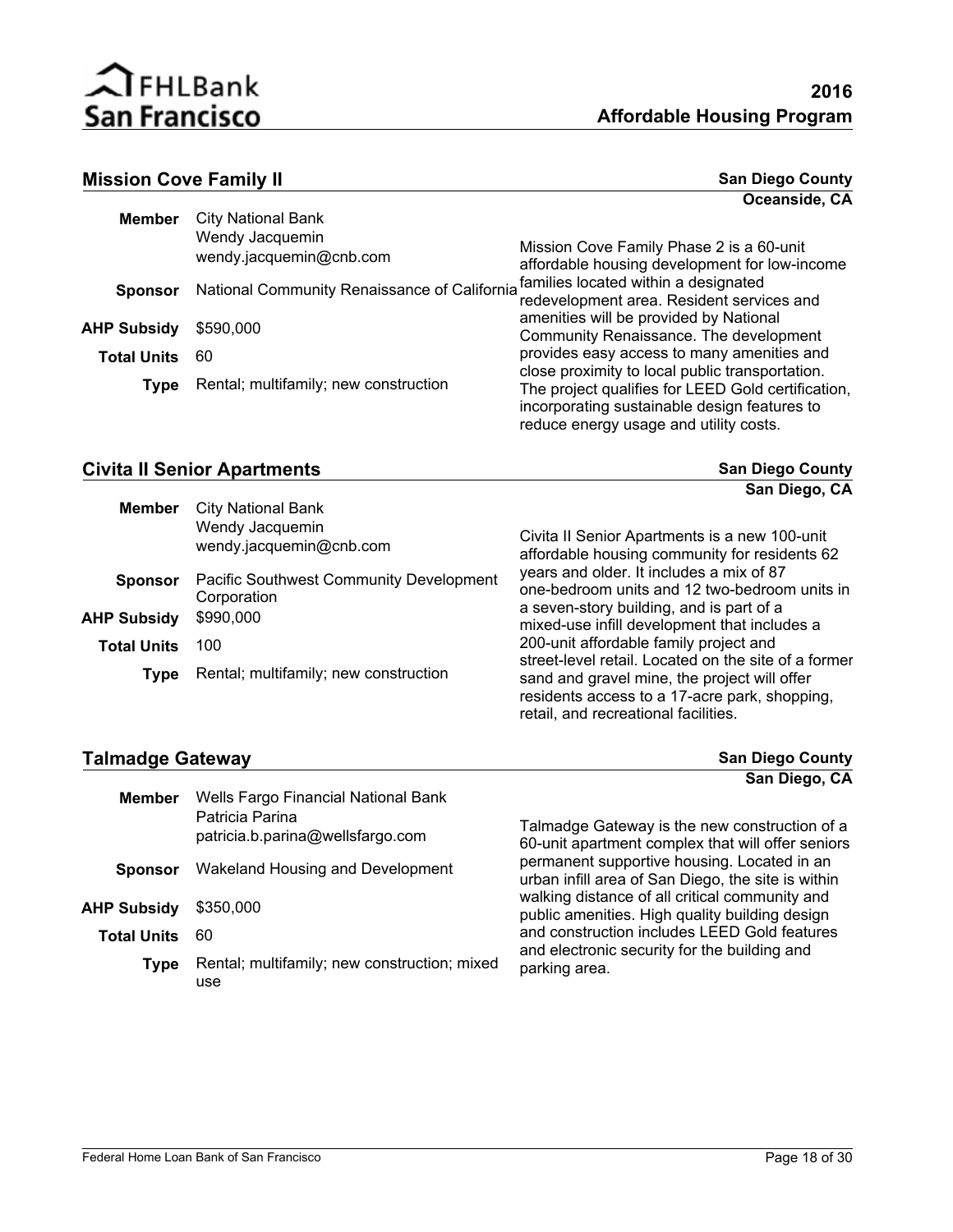

### **1750 McAllister**

| <b>San Francisco County</b> |                   |  |  |
|-----------------------------|-------------------|--|--|
|                             | San Francisco, CA |  |  |

| <b>Member</b>      | Bank of the West<br>Steven Ng<br>steven.ng@bankofthewest.com | 12-story structure built in 1974. Building is<br>currently owned by the San Francisco Housing      |
|--------------------|--------------------------------------------------------------|----------------------------------------------------------------------------------------------------|
| <b>Sponsor</b>     | <b>Community Housing Partnership</b>                         | Authority and will be used to create 97 units, of<br>which 75 are studios, 21 are 1-bedrooms and 1 |
| AHP Subsidy        | \$970,000                                                    | is a 2-bedroom for seniors and disabled<br>persons.                                                |
| <b>Total Units</b> | 97                                                           |                                                                                                    |
| Tvpe               | Rental; multifamily; rehabilitation; acquisition             |                                                                                                    |
|                    |                                                              |                                                                                                    |

**1880 Pine San Francisco County San Francisco, CA**

| <b>Member</b>      | Bank of the West                                 |                                                                                                                                                                          |
|--------------------|--------------------------------------------------|--------------------------------------------------------------------------------------------------------------------------------------------------------------------------|
|                    | Steven Ng<br>steven.ng@bankofthewest.com         | The project involves the substantial renovation<br>of a former San Francisco Housing Authority                                                                           |
| <b>Sponsor</b>     | Mercy Housing California                         | building that serves seniors and special needs<br>tenants. Planned improvements to make the                                                                              |
| <b>AHP Subsidy</b> | \$1,120,000                                      | building a better place to live for current<br>residents include increasing the number of                                                                                |
| <b>Total Units</b> | 113                                              | accessible units, upgrading existing systems to                                                                                                                          |
| Type               | Rental; multifamily; rehabilitation; acquisition | improve efficiency, and addressing structural<br>concerns. Residents will have access to onsite<br>services and rents will be subsidized with<br>project-based vouchers. |

**350 Ellis San Francisco County San Francisco, CA**

|                                                              | Vall Hallvistv, VA                                                                                                                                 |
|--------------------------------------------------------------|----------------------------------------------------------------------------------------------------------------------------------------------------|
| Bank of the West<br>Steven Ng<br>steven.ng@bankofthewest.com | 350 Ellis Street is an existing public housing<br>property, consisting of 96 units, that serves                                                    |
| Tenderloin Neighborhood Development<br>Corporation           | elderly and disabled residents. This renovation<br>project will create a new lobby, a community<br>room with a kitchen, a resident lounge, laundry |
|                                                              | room, access to a landscaped courtyard, and<br>public restrooms in the common areas.                                                               |
| Rental; multifamily; rehabilitation; acquisition             | Residential units will be repaired and renovated,<br>with new kitchen cabinets, fixtures, and finishes.                                            |
|                                                              | \$1,320,000<br>96                                                                                                                                  |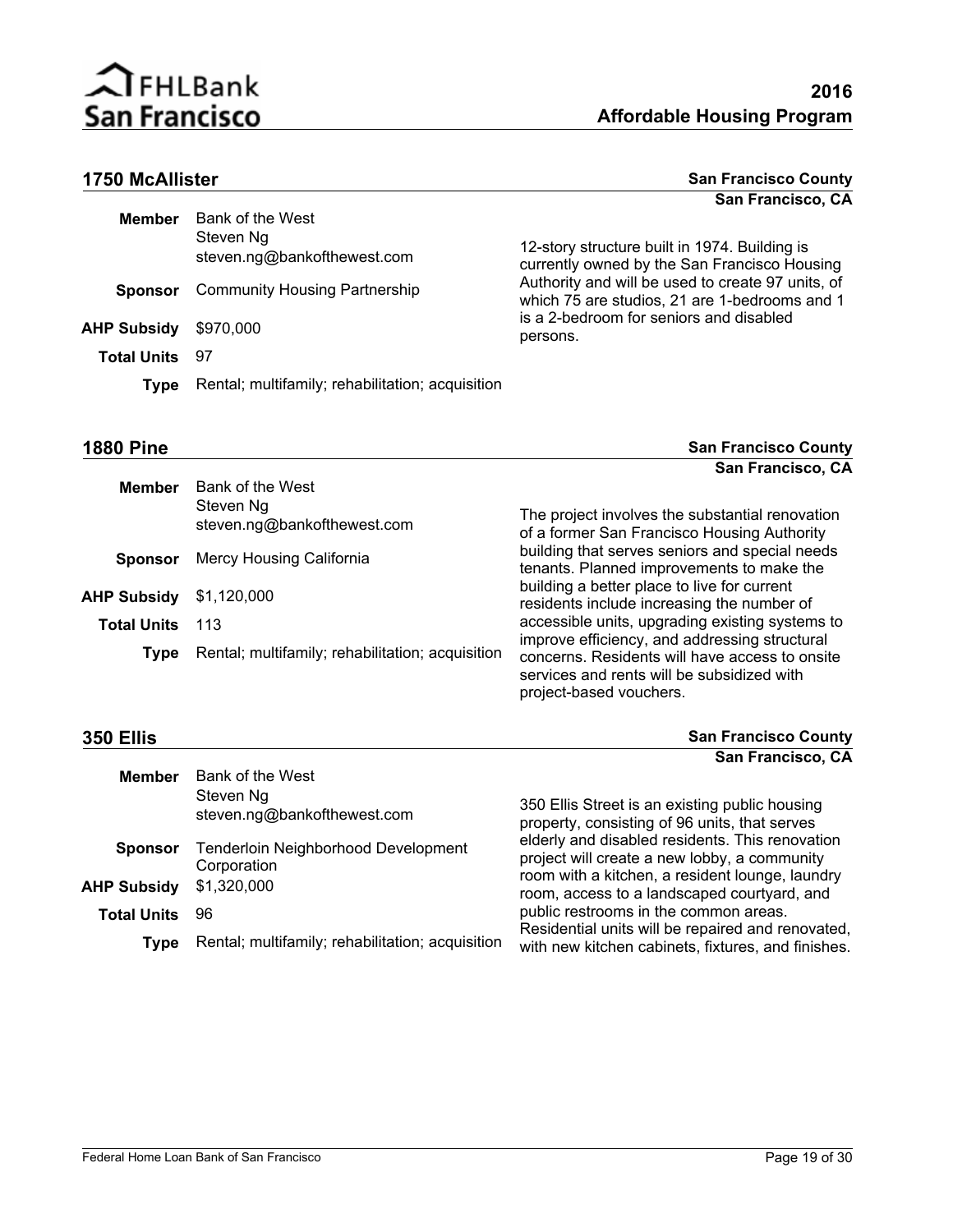

#### **95 Laguna San Francisco County San Francisco County San Francisco, CA**

**San Francisco, CA**

| <b>Member</b>      | <b>Silicon Valley Bank</b>                          |                                                                                                                                                                    |
|--------------------|-----------------------------------------------------|--------------------------------------------------------------------------------------------------------------------------------------------------------------------|
|                    | Serena Callaway<br>scallaway@svb.com                | This senior housing development will include 79<br>new studio, one-bedroom, and two-bedroom                                                                        |
| <b>Sponsor</b>     | Mercy Housing California                            | units and serve members of the LGBT<br>community earning 40-50% of the area median                                                                                 |
| AHP Subsidy        | \$1,170,000                                         | income. Residents will have direct access to the<br>project's two-level, onsite senior center. Ten                                                                 |
| <b>Total Units</b> | 79                                                  | percent of all the units will be ADA accessible<br>and all units will be adaptable for people with                                                                 |
| Type               | Rental; multifamily; new construction; mixed<br>use | disabilities. Green design features include a<br>domestic solar hot water system, vegetated<br>green roof, Energy Star appliances, and no- or<br>low-VOC products. |

### **Eddy & Taylor Family Housing <b>SAN ARE ARE A COUNTY SAN FRANCISCO COUNTY** San Francisco County

| <b>Member</b>      | <b>Silicon Valley Bank</b><br>Anne Simpson<br>asimpson@svb.com | Thirty units will be set aside for formerly<br>homeless families on this re-developed half-acre        |
|--------------------|----------------------------------------------------------------|--------------------------------------------------------------------------------------------------------|
| <b>Sponsor</b>     | Tenderloin Neighborhood Development<br>Corporation             | parking lot with a newly constructed 8 story 113-<br>unit mixed use building in the heart of the       |
| AHP Subsidy        | \$1,875,000                                                    | Tenderloin District. This project will address a<br>critical need for more family sized units in a     |
| <b>Total Units</b> | 113                                                            | neighborhood of predominately SRO's, studios,<br>and smaller one bedroom units. Residents for          |
| Type               | Rental; multifamily; new construction; mixed<br>use            | these 30 units will be referred by the City and<br>County of San Francisco's Human Services<br>Agency. |

#### **Zettie Miller's Haven**

| <b>Zettie Miller's Haven</b> |                                          | <b>San Joaquin County</b>                                                                                          |
|------------------------------|------------------------------------------|--------------------------------------------------------------------------------------------------------------------|
|                              |                                          | Stockton, CA                                                                                                       |
| <b>Member</b>                | Bank of the West                         |                                                                                                                    |
|                              | Steven Ng<br>steven.ng@bankofthewest.com | This project creates new rental housing for very<br>low-income individuals and families and                        |
| <b>Sponsor</b>               | Service First of Northern California     | homeless households living with developmental<br>disabilities, mental illness, and long-term chronic               |
| AHP Subsidy                  | \$1,250,000                              | illness. Residents will benefit from an onsite<br>social services coordinator, a community room,                   |
| <b>Total Units</b>           | -82                                      | exercise room, walking path, and common                                                                            |
| <b>Type</b>                  | Rental; multifamily; new construction    | greens. Located on an infill site, this project will<br>include a solar energy system and other green<br>features. |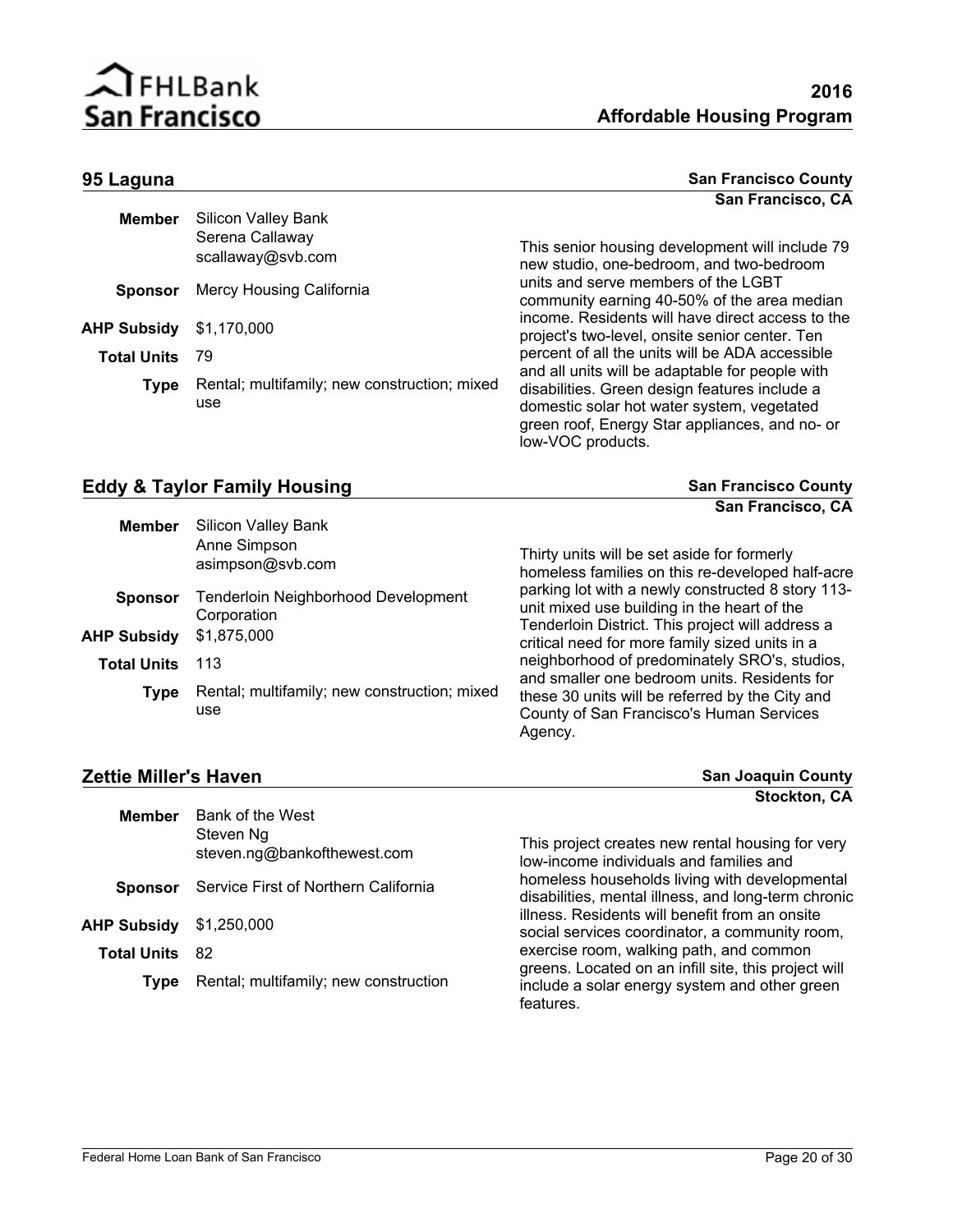

#### **Mountain View Townhomes San Joaquin County San Joaquin County**

**Tracy, CA**

| <b>Member</b>         | Farmers & Merchants Bank of Central California |                                                                                                                                                                                                                                                                        |
|-----------------------|------------------------------------------------|------------------------------------------------------------------------------------------------------------------------------------------------------------------------------------------------------------------------------------------------------------------------|
|                       | Cassandra Angello<br>cangello@fmbonline.com    | Mountain View Townhomes located in Tracy,<br>CA is a LIHTC re-syndication project. The rehab                                                                                                                                                                           |
| <b>Sponsor</b>        | Visionary Home Builders of California, Inc.    | of this townhome community will contribute to<br>the affordable housing need in the City of Tracy                                                                                                                                                                      |
| <b>AHP Subsidy</b>    | \$360,000                                      | and the Central Valley of California.<br>Improvements will include new kitchen and                                                                                                                                                                                     |
| <b>Total Units</b> 37 |                                                | bathrooms, new appliances, light fixtures,                                                                                                                                                                                                                             |
| <b>Type</b>           | Rental; multifamily; rehabilitation            | windows and exterior doors, with improved<br>ventilation throughout the units to increase the<br>energy efficiency rating. In addition to the<br>property improvements, an education program<br>sponsored by Head Start (First 5) will be offered<br>to the residents. |

| <b>Rotary Miller Avenue Senior Housing</b>              | <b>San Mateo County</b> |
|---------------------------------------------------------|-------------------------|
|                                                         | South San Francisco, CA |
| $\sim$ $\sim$ $\sim$ $\sim$ $\sim$ $\sim$ $\sim$ $\sim$ |                         |

| <b>Member</b>      | <b>Silicon Valley Bank</b><br>Serena Callaway<br>scallaway@svb.com | This mixed-use project will provide new<br>affordable housing to very low-income seniors                                                           |  |
|--------------------|--------------------------------------------------------------------|----------------------------------------------------------------------------------------------------------------------------------------------------|--|
| <b>Sponsor</b>     | Beacon Communities Inc.                                            | by redeveloping four blighted parcels formerly<br>owned by the City of South San Francisco. The                                                    |  |
| AHP Subsidy        | \$810,000                                                          | building will include 1,993 square feet of ground<br>floor commercial space, a large community                                                     |  |
| <b>Total Units</b> | 81                                                                 | room, an exercise room, a resident lounge, and                                                                                                     |  |
| <b>Type</b>        | Rental; multifamily; new construction; mixed<br>use                | an outdoor terrace. Residents will benefit from<br>social services, a van service, free wireless<br>broadband access, and a laptop rental program. |  |

### **Leigh Avenue Senior Apartments Santa Clara County Santa Clara County**

|                    |                                                                    | San Jose, CA                                                                                                    |
|--------------------|--------------------------------------------------------------------|-----------------------------------------------------------------------------------------------------------------|
| <b>Member</b>      | <b>Silicon Valley Bank</b><br>Serena Callaway<br>scallaway@svb.com | The project will construct a new development on<br>an infill site to provide affordable housing and             |
| <b>Sponsor</b>     | <b>First Community Housing Corporation</b>                         | supportive services to extremely low- and<br>low-income seniors. A portion of the units will be                 |
| AHP Subsidy        | \$750,000                                                          | reserved for chronically homeless seniors. Site<br>amenities include social services offices,                   |
| <b>Total Units</b> | -64                                                                | computer lab, community lounge, laundry<br>facilities, outdoor vegetated community                              |
| <b>Type</b>        | Rental; multifamily; new construction; mixed<br>use                | courtyard with gardens, and a living roof. The<br>building will be designed for LEED Platinum<br>certification. |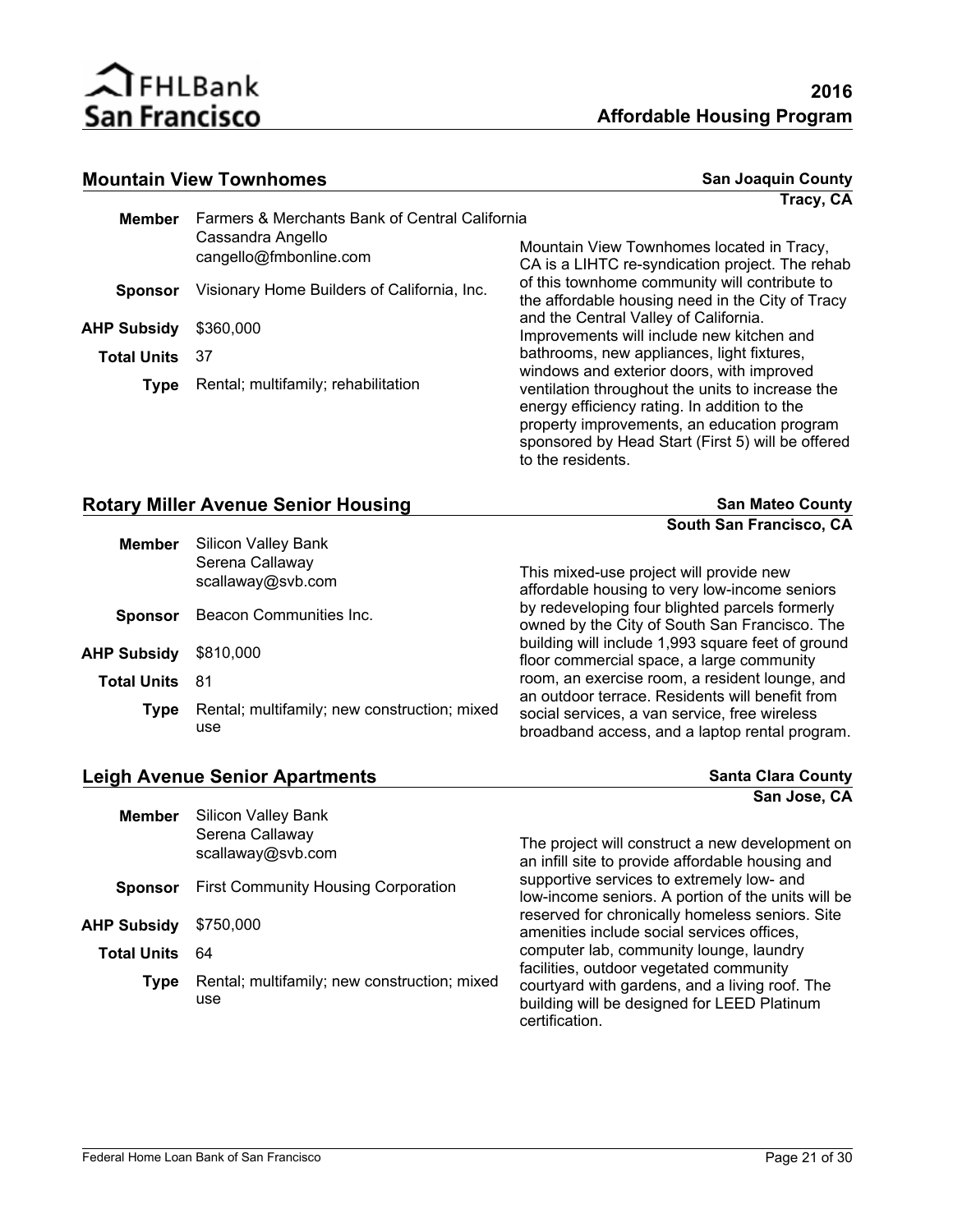

#### **North San Pedro Apartments Santa Clara County Santa Clara County Santa Clara County**

| Member             | <b>Silicon Valley Bank</b><br>Serena Callaway<br>scallaway@svb.com |
|--------------------|--------------------------------------------------------------------|
| Sponsor            | <b>First Community Housing Corporation</b>                         |
| AHP Subsidv        | \$2,000,000                                                        |
| <b>Total Units</b> | 135                                                                |
| <b>Type</b>        | Rental; multifamily; new construction                              |
|                    |                                                                    |

The North San Pedro Apartments project will construct new affordable housing for extremely low- and very low-income households on an infill site. A portion of the units will be reserved for homeless veterans, and onsite supportive services will be available to all residents. The development will be designed for LEED Platinum certification and features a living roof, rain garden for storm water infiltration, and a large exterior courtyard landscaped with native plants.

opportunities, and the Coyote Creek Trail.

#### **Renascent Place Santa Clara County Santa Clara County Santa Clara County**

**San Jose, CA**

**San Jose, CA**

| <b>Member</b>         | Charles Schwab Bank<br>Neha Shah                 |                                                                                                                                                                                                           |
|-----------------------|--------------------------------------------------|-----------------------------------------------------------------------------------------------------------------------------------------------------------------------------------------------------------|
|                       | neha.m.shah@schwab.com                           | The project is the new construction of<br>permanent supportive housing serving                                                                                                                            |
| <b>Sponsor</b>        | <b>Charities Housing Development Corporation</b> | extremely low- and very low-income homeless<br>individuals with special needs in Silicon Valley.                                                                                                          |
| AHP Subsidy           | \$800,000                                        | Renascent Place features space for property<br>management, case management, and service                                                                                                                   |
| <b>Total Units 81</b> |                                                  | providers, a medical exam room, a community                                                                                                                                                               |
| Type                  | Rental; multifamily; new construction            | room with kitchen, an outdoor terrace and patio,<br>laundry rooms, secure bicycle parking, and a<br>bicycle shop/repair area. The project is located<br>near health facilities, retail stores, employment |

#### **Shasta Lake Veterans Village Shasta County**

**Shasta Lake, CA**

| <b>Member</b>      | Exchange Bank                                         |                                                                                                                |
|--------------------|-------------------------------------------------------|----------------------------------------------------------------------------------------------------------------|
|                    | Gregory Jahn<br>jahng@exchangebank.com                | The project will create permanent supportive<br>housing for formerly homeless veterans earning                 |
| <b>Sponsor</b>     | Veterans Housing Development Corporation              | less than 30% of the area median income.<br>Residents will have access to a robust array of                    |
| AHP Subsidy        | \$600,000                                             | supportive services provided by the US<br>Department of Veterans Affairs, the project                          |
| <b>Total Units</b> | 30                                                    | sponsor, and other community partners. The<br>building is within walking distance of public                    |
| Type               | Rental; multifamily; new construction;<br>acquisition | transportation and amenities and features a<br>community room, computer workstations, and<br>counseling rooms. |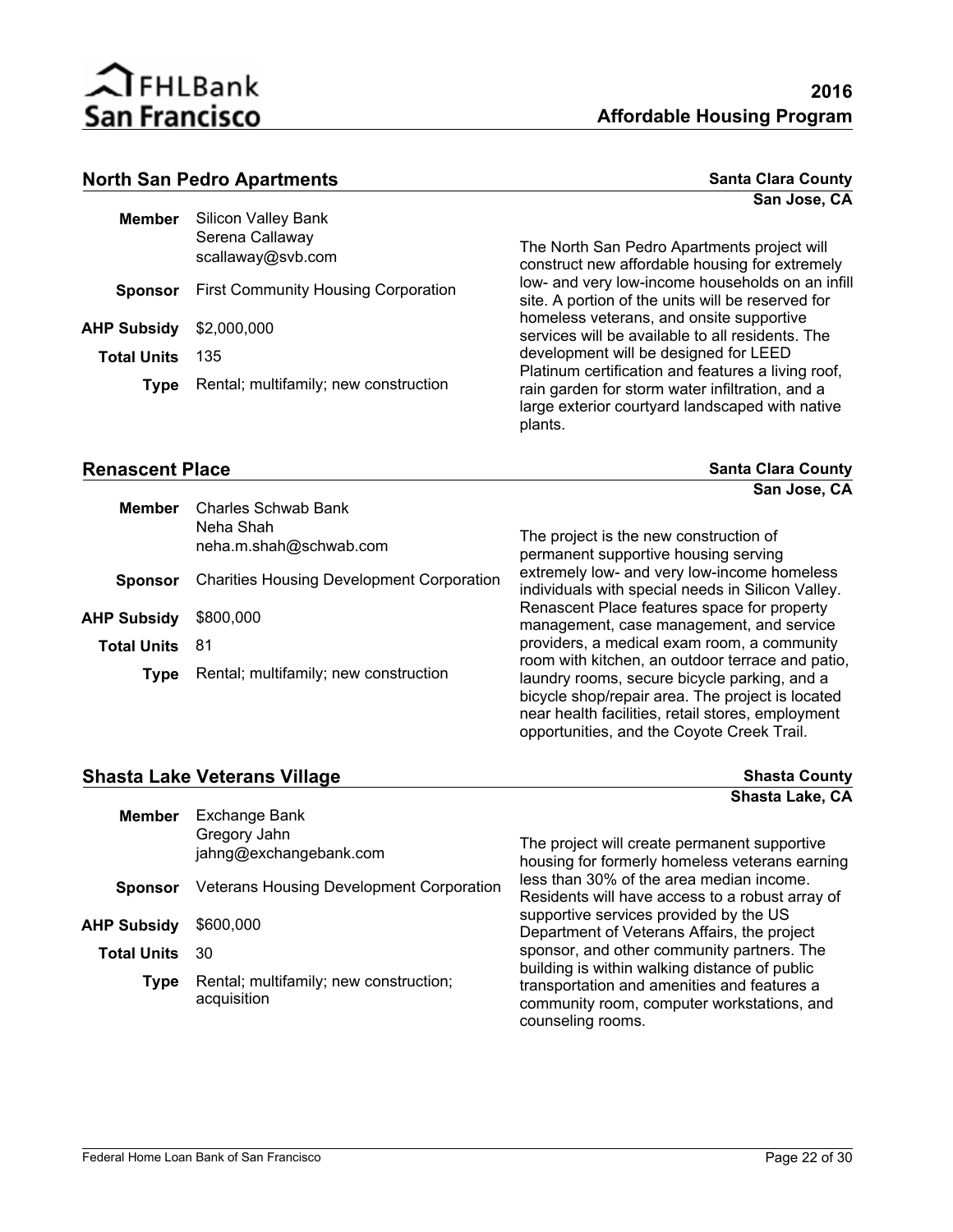

### **Cloverdale Family Apartments Sonoma County Sonoma County**

|                    |                                                                     | Cloverdale, CA                                                                                  |
|--------------------|---------------------------------------------------------------------|-------------------------------------------------------------------------------------------------|
| <b>Member</b>      | Pacific Western Bank<br>Elsa Monte<br>emonte@pacificwesternbank.com | This is the new construction of affordable rental<br>housing for extremely low-, very low-, and |
| <b>Sponsor</b>     | <b>Corporation For Better Housing</b>                               | low-income farmworker families in the Sonoma<br>County wine growing region. Centrally located   |
| AHP Subsidy        | \$600,000                                                           | within the Cloverdale Station Area/Downtown<br>Plan Area, the project will be a Net Zero Energy |
| <b>Total Units</b> | -32.                                                                | and LEED Platinum certified development and                                                     |
| Type               | Rental; multifamily; new construction                               | will participate in the EPA's Water Sense<br>Program.                                           |

|--|

**Sonoma County Santa Rosa, CA**

| <b>Member</b>      | <b>Silicon Valley Bank</b><br>Anne Simpson<br>asimpson@svb.com | Crossroads will provide one-, two-, and<br>three-bedroom units for families earning        |  |
|--------------------|----------------------------------------------------------------|--------------------------------------------------------------------------------------------|--|
| <b>Sponsor</b>     | <b>Burbank Housing Development Corporation</b>                 | between 30% and 60% of the area median<br>income. The project will incorporate sustainable |  |
| <b>AHP Subsidy</b> | \$780,000                                                      | design features, with both indoor and outdoor<br>community spaces. Public elementary and   |  |
| <b>Total Units</b> | 79                                                             | middle schools are nearby.                                                                 |  |
| Type               | Rental; multifamily; new construction                          |                                                                                            |  |

### **Celestina Garden Apartments Celestina Garden Apartments Sonoma County**

|                                                     | Sonoma, CA                                                                                       |
|-----------------------------------------------------|--------------------------------------------------------------------------------------------------|
|                                                     |                                                                                                  |
| Patricia Parina<br>patricia.b.parina@wellsfargo.com | Celestina Garden Apartments will provide<br>housing for very low- and low-income seniors.        |
| MidPen Housing Corp.<br><b>Sponsor</b>              | As part of the second phase of a master<br>planned community known as Sonoma Springs             |
| \$800,000<br>AHP Subsidy                            | Neighborhood Hub, this project will incorporate<br>an affordable senior housing component with a |
| <b>Total Units</b><br>40                            | small commercial center and a host of<br>recreational and other improvements.                    |
| Rental; multifamily; new construction               |                                                                                                  |
|                                                     | Wells Fargo Financial National Bank                                                              |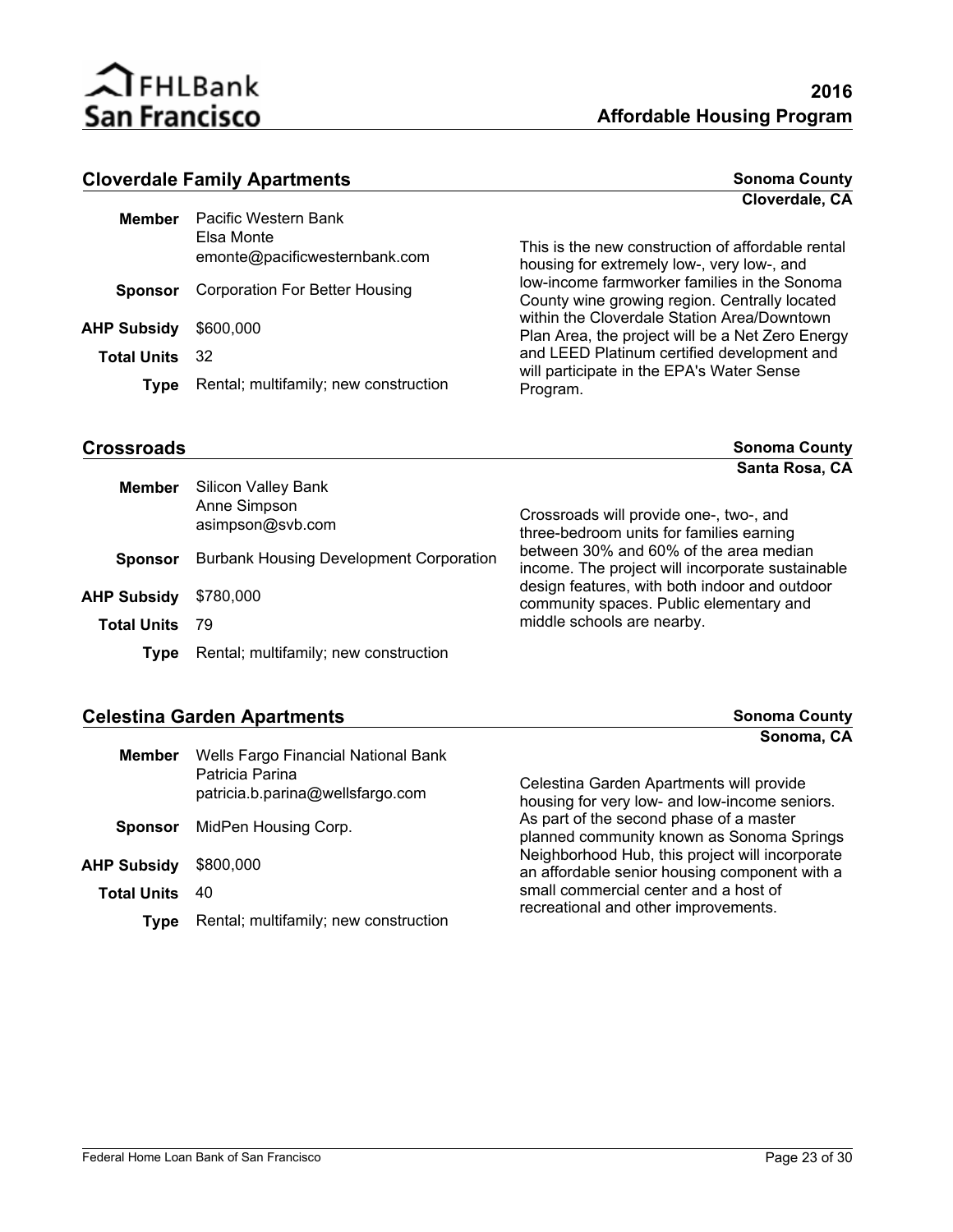

#### **Villages at Westview - Phase II Ventura County Ventura County**

| Member             | Montecito Bank & Trust<br>Brianna Aguilar<br>baguilar@montecito.bank |
|--------------------|----------------------------------------------------------------------|
| <b>Sponsor</b>     | Housing Authority of the City of San<br><b>Buenaventura</b>          |
| <b>AHP Subsidy</b> | \$735,000                                                            |
| <b>Total Units</b> | 50                                                                   |
| <b>Type</b>        | Rental; multifamily; new construction                                |

## COLORADO

**Ventura, CA**

Villages at Westview will construct affordable rental units for very low- and low-income seniors and is part of a larger plan to replace substandard public housing units. The project is located near the Ventura downtown area, with transit options offering residents easy access to employment and volunteer opportunities, as well as many community and commercial services.

#### **Renaissance Downtown Lofts Denver County Denver County**

| Member             | Wells Fargo Financial National Bank<br>Patricia Parina<br>patricia.b.parina@wellsfargo.com |
|--------------------|--------------------------------------------------------------------------------------------|
| <b>Sponsor</b>     | Colorado Coalition for the Homeless                                                        |
| AHP Subsidy        | \$1,050,000                                                                                |
| <b>Total Units</b> | 101                                                                                        |
| <b>Type</b>        | Rental; multifamily; new construction;<br>acquisition                                      |

This project is a six-story, new construction development that will provide supportive housing with extensive case management services to Denver's most vulnerable population of chronically homeless individuals. The Renaissance Downtown Lofts development is a partnership between the Colorado Coalition for the Homeless as sponsor, the City of Denver, County of Denver, and State of Colorado, and is one of the first developments to be funded by Denver's new social impact bond program.

## DISTRICT OF COLUMBIA

#### **2537 Penn Avenue District of Columbia County**

| <b>Member</b>      | Bank of America California<br><b>Ashley Askew</b><br>ashley.askew@baml.com | This project will provide permanent supportive<br>housing for homeless individuals in an area that                                                                                                                                  |
|--------------------|----------------------------------------------------------------------------|-------------------------------------------------------------------------------------------------------------------------------------------------------------------------------------------------------------------------------------|
| <b>Sponsor</b>     | Manna, Inc.                                                                | has a shortage of quality, safe, affordable<br>housing. It is targeted to clients of the                                                                                                                                            |
| <b>AHP Subsidy</b> | \$270,000                                                                  | Department of Human Services (DHS) in the<br>District of Columbia, which has a waitlist of over                                                                                                                                     |
| <b>Total Units</b> | 26                                                                         | 500 households. Onsite case management will                                                                                                                                                                                         |
| Type               | Rental; multifamily; new construction;<br>acquisition; mixed use           | be provided free of charge to residents through<br>the permanent services provider located in the<br>building. Building amenities include underground<br>and surface parking, an elevator, and washers<br>and dryers in every unit. |

**Washington, DC**

#### **Denver, CO**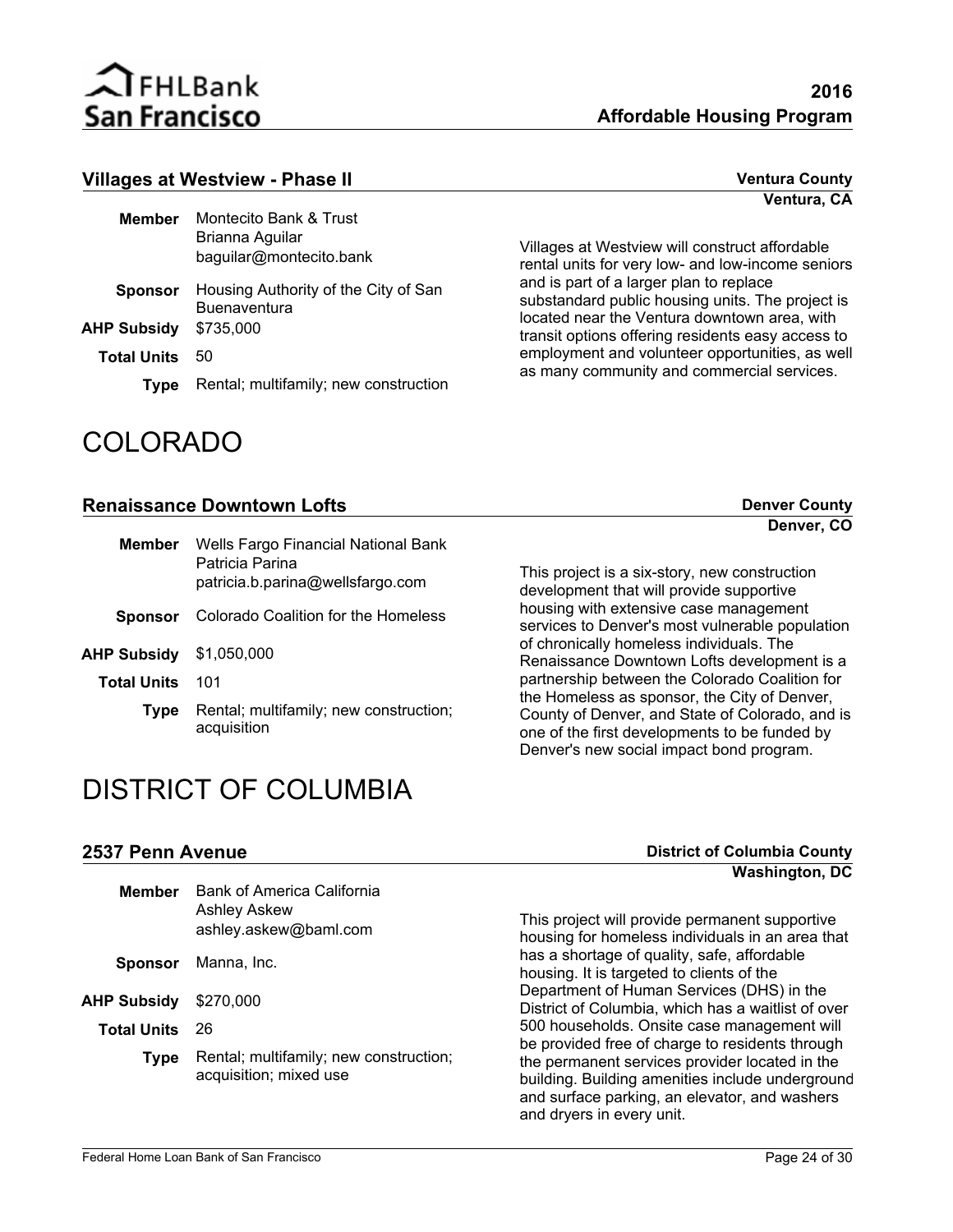## FLORIDA

| <b>Trinity Towers South Apartments</b> |                                                                                 | <b>Brevard County</b>                                                                                                        |
|----------------------------------------|---------------------------------------------------------------------------------|------------------------------------------------------------------------------------------------------------------------------|
|                                        |                                                                                 | Melbourne, FL                                                                                                                |
| <b>Member</b>                          | Mississippi Valley Company<br>Kathleen Avanzino<br>kathleen.avanzino@usbank.com | This is a four story mid-rise multifamily<br>apartment project located in the heart of                                       |
| <b>Sponsor</b>                         | Preservation of Affordable Housing, Inc.                                        | downtown Melbourne, Florida. The project has<br>162 units, the majority of which are targeted to                             |
| <b>AHP Subsidy</b>                     | \$1,393,534                                                                     | low and very low income elderly. The project is<br>fully occupied and has a waiting list. AHP funds                          |
| <b>Total Units</b>                     | 162                                                                             | will be used to extend the useful life of the<br>project. The project features a commercial                                  |
| <b>Type</b>                            | Rental; multifamily; rehabilitation; acquisition                                | kitchen used for hot meals program, which<br>residents are given the option of buying meals at<br>a deeply discounted price. |

| <b>Bethune Residences 1 at West River</b> |                                                                            | <b>Hillsborough County</b>                                                                     |
|-------------------------------------------|----------------------------------------------------------------------------|------------------------------------------------------------------------------------------------|
|                                           |                                                                            | Tampa, FL                                                                                      |
| <b>Member</b>                             | Bank of America California<br><b>Ashley Askew</b><br>ashley.askew@baml.com | This new construction of affordable rental<br>housing for seniors and homeless seniors is part |
| <b>Sponsor</b>                            | Housing Authority of the City of Tampa Florida                             | of a broader revitalization effort. Bethune<br>Residences will be a mixed-use, mixed-income    |
| <b>AHP Subsidy</b>                        | \$2,000,000                                                                | community developed with significant<br>community stakeholder input.                           |
| <b>Total Units</b>                        | 160                                                                        |                                                                                                |
| Tvpe                                      | Rental; multifamily; new construction                                      |                                                                                                |

| <b>Smathers Preservation Phase One</b> |                                                                     | <b>Miami-Dade County</b>                                                                           |
|----------------------------------------|---------------------------------------------------------------------|----------------------------------------------------------------------------------------------------|
|                                        |                                                                     | Miami, FL                                                                                          |
| <b>Member</b>                          | Bank of America California<br>Ashley Askew<br>ashley.askew@baml.com | Smathers Preservation Phase One involves the<br>substantial rehabilitation of the Smathers Plaza   |
| <b>Sponsor</b>                         | URGENT, Inc.                                                        | public housing project located in Miami-Dade<br>County, Florida. The project, consisting of two    |
| <b>AHP Subsidy</b>                     | \$1,820,000                                                         | buildings, one with 100 units and one with 82<br>units, is part of an overall strategy to increase |
| <b>Total Units</b>                     | 182                                                                 | availability of affordable senior housing and                                                      |
| Tvpe                                   | Rental; multifamily; rehabilitation; acquisition                    | preserve a public housing asset.                                                                   |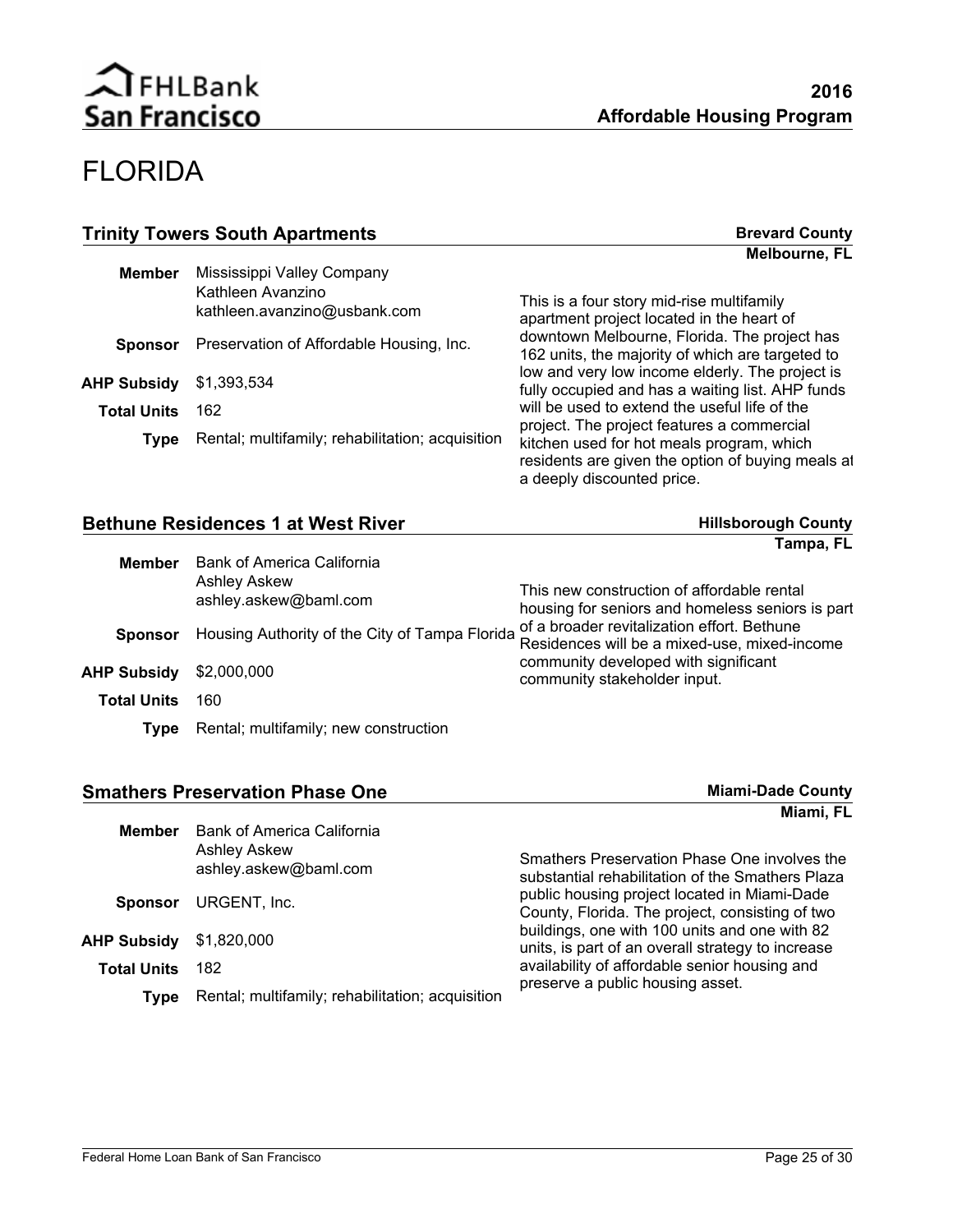

## MONTANA

### **Freedom's Path at Fort Harrison Lewis and Clark County Helena, MT**

| Bank of America California<br>Ashley Askew<br>ashley.askew@baml.com |
|---------------------------------------------------------------------|
| <b>Sponsor</b> Affordable Housing Solutions, Inc.                   |
| <b>AHP Subsidy</b> \$1,000,000                                      |
| - 42                                                                |
| Rental; multifamily; new construction and<br>rehabilitation         |
|                                                                     |

This project will renovate eight historic buildings on the campus of the Fort Harrison Veterans Administration Medical Center to create supportive affordable housing for low-income homeless veterans, some with special needs. Onsite amenities will include a fitness center, clubhouse, community room, library, food distribution center, and laundry facilities.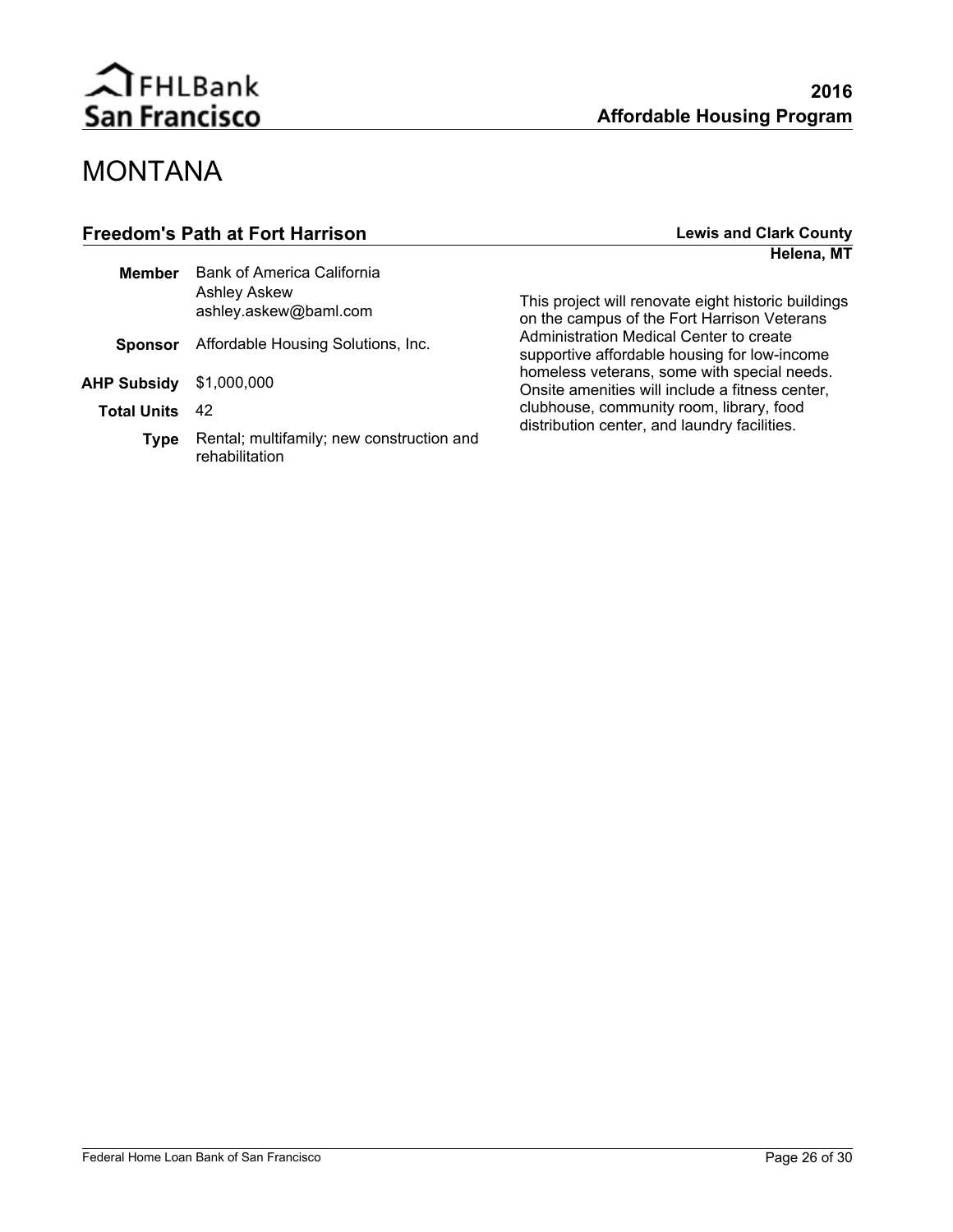## **NEVADA**

| <b>Jeanell Drive Apartments</b> |                                                            | <b>Carson City County</b>                                                                                                                                                                                                                                                                                                                       |
|---------------------------------|------------------------------------------------------------|-------------------------------------------------------------------------------------------------------------------------------------------------------------------------------------------------------------------------------------------------------------------------------------------------------------------------------------------------|
|                                 |                                                            | <b>Carson City, NV</b>                                                                                                                                                                                                                                                                                                                          |
| <b>Member</b>                   | Charles Schwab Bank<br>Neha Shah<br>neha.m.shah@schwab.com | Jeanell Drive Apartments is a 39-unit<br>development located in Carson City, NV, which                                                                                                                                                                                                                                                          |
| <b>Sponsor</b>                  | Nevada Rural Housing, Inc.                                 | is experiencing a growing demand for affordable<br>housing. Amenities include a community room,                                                                                                                                                                                                                                                 |
| <b>AHP Subsidy</b>              | \$390,000                                                  | a computer lab, laundry facilities, a barbecue<br>area, and bicycle storage. Outdoor spaces will                                                                                                                                                                                                                                                |
| <b>Total Units</b>              | 39                                                         | feature secure sitting areas, a recreation area,                                                                                                                                                                                                                                                                                                |
| <b>Type</b>                     | Rental; multifamily; new construction;<br>acquisition      | and water-efficient landscaping. Green building<br>features include high efficiency heating and<br>cooling equipment, Energy Star appliances,<br>low-E thermal pane windows, attic insulation,<br>and large-display readout thermostat controls.<br>Photovoltaic solar generation will offset over<br>5.0% of projected electrical consumption. |

| 501 North Lamb Apartments |                                            | <b>Clark County</b>                                                                                                                                        |
|---------------------------|--------------------------------------------|------------------------------------------------------------------------------------------------------------------------------------------------------------|
| Member                    | City National Bank                         | Las Vegas, NV                                                                                                                                              |
|                           | Wendy Jacquemin<br>wendy.jacquemin@cnb.com | The 501 North Lamb Apartments will be an<br>affordable apartment community consisting of                                                                   |
| <b>Sponsor</b>            | Nevada HAND                                | 168 two-, three-, and four-bedroom units<br>in a contra de la companda de la familia de la colla de la colla de la colla de la colla de la colla de la col |

|                                | <b>PRONOUT NO TO SERVE LITTLE</b>                 | equipped to accommodate families with                                                       |
|--------------------------------|---------------------------------------------------|---------------------------------------------------------------------------------------------|
| <b>AHP Subsidy</b> \$1,020,000 |                                                   | children. Common area amenities will include a<br>community building with a community room, |
| <b>Total Units</b>             | 168                                               | exercise room, computer room, and library.                                                  |
|                                | <b>Type</b> Rental; multifamily; new construction |                                                                                             |

### **Boulder Pines Apartments Clark County Clark County**

|                    |                                                                         | Las veyas, ivv                                                                                                                                                               |
|--------------------|-------------------------------------------------------------------------|------------------------------------------------------------------------------------------------------------------------------------------------------------------------------|
| <b>Member</b>      | <b>City National Bank</b><br>Wendy Jacquemin<br>wendy.jacquemin@cnb.com | This project represents the first phase of<br>development for an affordable apartment                                                                                        |
| <b>Sponsor</b>     | Nevada HAND                                                             | community, located on a 16.8-acre campus,<br>designed for families with children. A first of its                                                                             |
| AHP Subsidy        | \$900,000                                                               | kind "collaborative campus, Boulder Pines will<br>ultimately include 264 units of affordable                                                                                 |
| <b>Total Units</b> | 96                                                                      | housing, a Boys and Girls Club facility, a                                                                                                                                   |
| Type               | Rental; multifamily; new construction                                   | Lutheran Social Services Community Resource<br>Center, and a health clinic. Residents will benefit<br>from a variety of programs, support services,<br>and onsite amenities. |

**Las Vegas, NV**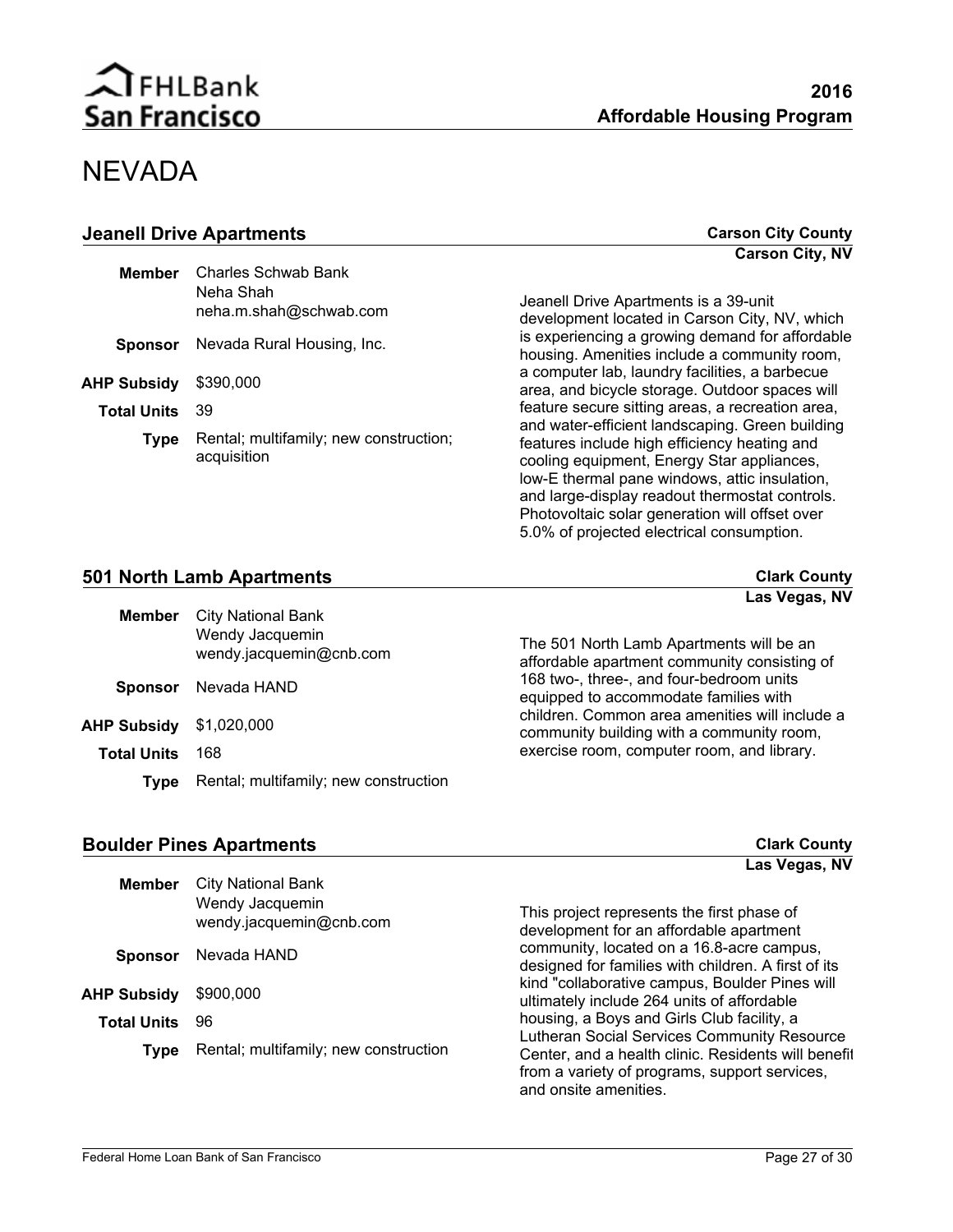

#### **Sierra Pines Senior Apartments Clark County Clark County**

|                    |                                                  | Las Vegas, NV                                                                                                                             |
|--------------------|--------------------------------------------------|-------------------------------------------------------------------------------------------------------------------------------------------|
| <b>Member</b>      | <b>City National Bank</b>                        |                                                                                                                                           |
|                    | Wendy Jacquemin<br>wendy.jacquemin@cnb.com       | This project will rehabilitate an affordable rental<br>community for independent seniors. Sierra                                          |
| <b>Sponsor</b>     | Nevada HAND                                      | Pines Senior Apartments consists of 90<br>two-bedroom units in a three-story building with                                                |
| <b>AHP Subsidy</b> | \$900,000                                        | interior corridors, common area spaces, and an<br>elevator. The rehabilitation includes replacing                                         |
| <b>Total Units</b> | 90                                               | boilers, plumbing, air conditioning units,                                                                                                |
| <b>Type</b>        | Rental; multifamily; rehabilitation; acquisition | countertops, appliances, and cabinets,<br>installation of energy efficient windows and solar<br>panels, resurfacing the parking lots, and |
|                    |                                                  | improving the landscaping.                                                                                                                |

#### **Sonoma Springs Manufacture County Humboldt County Humboldt County**

**Winnemucca, NV**

| <b>Member</b>         | <b>City National Bank</b><br>Wendy Jacquemin<br>wendy.jacquemin@cnb.com | Sonoma Springs is a 32-unit affordable housing<br>development targeting low-income families and |
|-----------------------|-------------------------------------------------------------------------|-------------------------------------------------------------------------------------------------|
| <b>Sponsor</b>        | Community Development, Inc.                                             | individuals. Amenities include parking, laundry<br>facilities, exercise room, computer lab, and |
| <b>AHP Subsidy</b>    | \$320,000                                                               | community gardens. The project will have solar<br>panels and incorporate sustainable design     |
| <b>Total Units</b> 32 |                                                                         | features to reduce energy usage and utility                                                     |
| Type                  | Rental; multifamily; new construction                                   | costs. Community Development, Inc., will<br>provide resident services.                          |

## NEW YORK

# **333 Lenox Road Apartments Kings County**

| <b>Member</b>                | <b>Bank of America California</b><br>Ashley Askew<br>ashley.askew@baml.com |
|------------------------------|----------------------------------------------------------------------------|
|                              | <b>Sponsor</b> Selfhelp Community Services, Inc.                           |
| <b>AHP Subsidy</b> \$520,000 |                                                                            |
| <b>Total Units</b>           | 58                                                                         |
| <b>Type</b>                  | Rental; multifamily; new construction                                      |
|                              |                                                                            |

333 Lenox Road Apartments will create a 58-unit affordable housing residence targeted to low-income seniors in New York. Building amenities include a community space, a cyber classroom, a recreational rooftop garden, laundry facilities, and storage space. Onsite social services that support aging in place will be available to residents. Building design is intended to provide a clean, wholesome living environment and incorporates sustainable features to reduce energy usage and utility costs.

**Brooklyn, NY**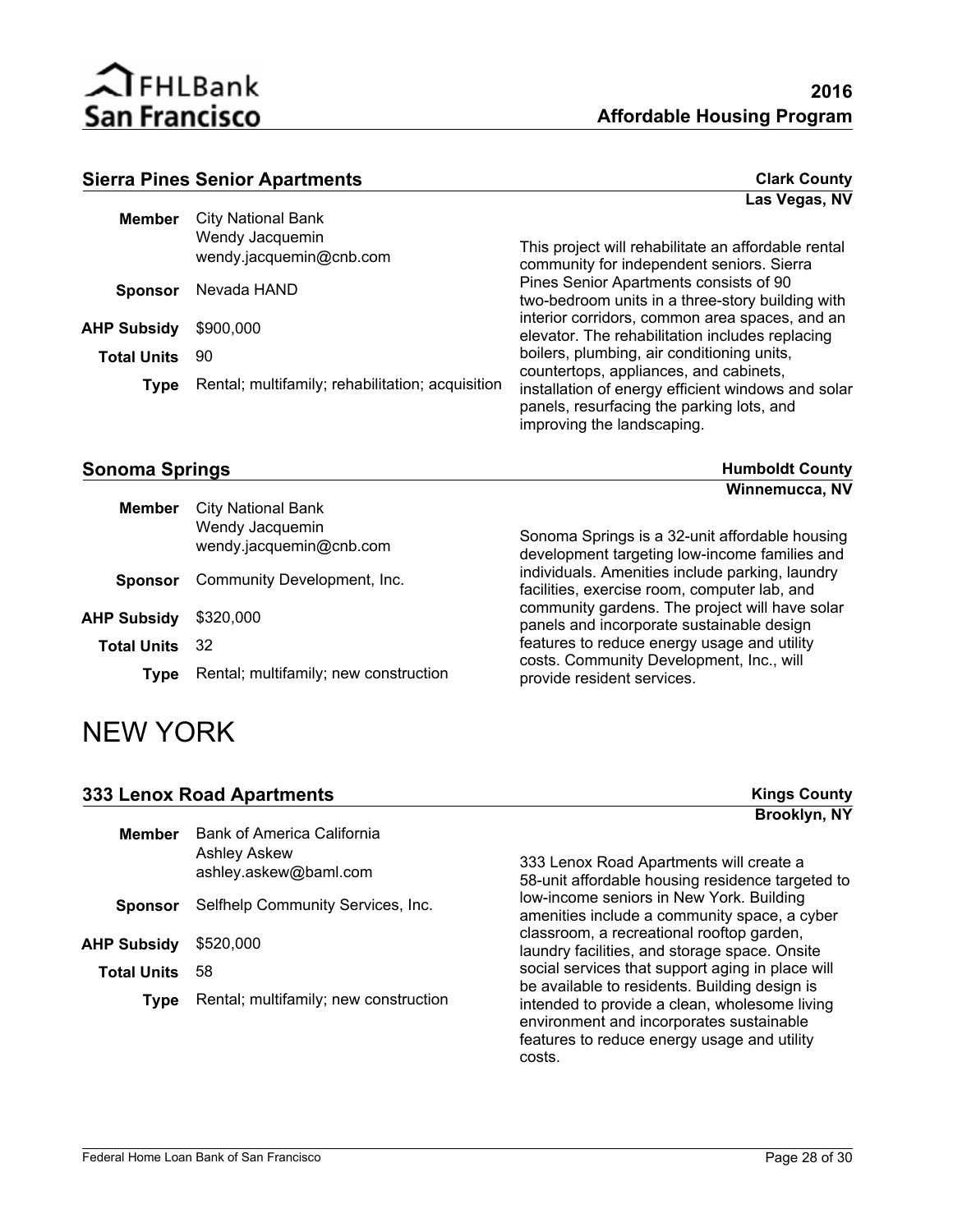| Mohr Plaza MFP 2016 |                                                                            | <b>Robeson County</b>                                                                             |
|---------------------|----------------------------------------------------------------------------|---------------------------------------------------------------------------------------------------|
|                     |                                                                            | <b>Lumberton, NC</b>                                                                              |
| <b>Member</b>       | Bank of America California<br><b>Ashley Askew</b><br>ashley.askew@baml.com | This project is the rehabilitation of a five-story<br>concrete and masonry public housing project |
| <b>Sponsor</b>      | Housing Authority of the City of Lumberton                                 | serving extremely low- and very low-income<br>seniors in Lumberton, N.C. The substantial          |
| <b>AHP Subsidy</b>  | \$1,000,000                                                                | rehab will provide a new 20-year useful life on<br>the building. The project benefits from a      |
| <b>Total Units</b>  | 100                                                                        | project-based public housing Section 9 Annual                                                     |
| Type                | Rental; multifamily; rehabilitation                                        | Contribution Contract operating subsidy.                                                          |

## **TEXAS**

| <b>Harrisburg</b>                                                                       |                                                     | <b>Harris County</b>                                                                                    |
|-----------------------------------------------------------------------------------------|-----------------------------------------------------|---------------------------------------------------------------------------------------------------------|
| Raza Development Fund, Inc.<br><b>Member</b><br>Silvia Urrutia<br>surrutia@razafund.org |                                                     | Houston, TX<br>New Hope Housing-Harrisburg is a 175-unit<br>SRO development targeted to homeless adults |
| <b>Sponsor</b>                                                                          | New Hope Housing, Inc.                              | and adults at risk of homelessness. Residents<br>will be offered support services and programs          |
| <b>AHP Subsidy</b>                                                                      | \$1,500,000                                         | designed to help them stabilize their lives and<br>remain in housing.                                   |
| <b>Total Units</b>                                                                      | 175                                                 |                                                                                                         |
| <b>Type</b>                                                                             | Rental; multifamily; new construction; mixed<br>use |                                                                                                         |

## WASHINGTON

### **SUGM 2016 Renewal King County**

|                    |                                                                                 | Seattle, WA                                                                                   |
|--------------------|---------------------------------------------------------------------------------|-----------------------------------------------------------------------------------------------|
| <b>Member</b>      | Mississippi Valley Company<br>Kathleen Avanzino<br>kathleen.avanzino@usbank.com | This project will rehabilitate an existing<br>transitional housing development that has been  |
| <b>Sponsor</b>     | Seattle's Union Gospel Mission                                                  | providing shelter for homeless and special<br>needs individuals since 1951. Residents will be |
| <b>AHP Subsidy</b> | \$2,000,000                                                                     | offered workforce development and financial<br>literacy education programs to support them in |
| <b>Total Units</b> | 183                                                                             | developing life and work skills.                                                              |
| Type               | Rental; multifamily; rehabilitation                                             |                                                                                               |
|                    |                                                                                 |                                                                                               |